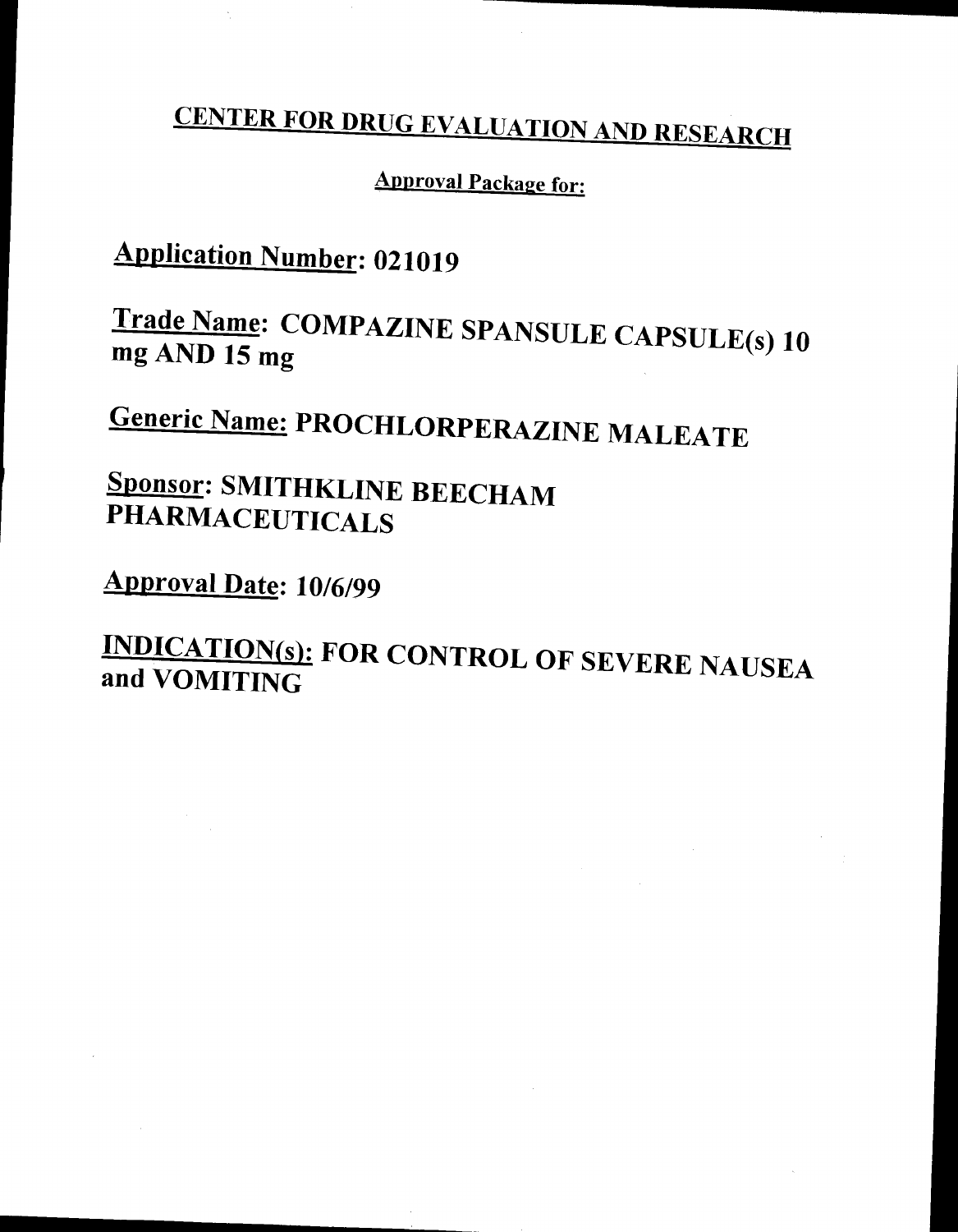### **APPLICATION: 021019**

### **CONTENTS**

|                                   | <b>Included</b> | Pending    | <b>Not</b> | <b>Not</b>  |
|-----------------------------------|-----------------|------------|------------|-------------|
|                                   |                 | Completion | Prepared   | Required    |
| <b>Approval Letter</b>            | X               |            |            |             |
| <b>Tenative Approval Letter</b>   |                 |            |            | $\mathbf X$ |
| <b>Approvable Letter</b>          | X               |            |            |             |
| <b>Printed Labeling</b>           | $\mathbf{X}$    |            |            |             |
| <b>Medical Review(s)</b>          |                 |            |            | $\mathbf X$ |
| <b>Chemistry Review(s)</b>        | X               |            |            |             |
| <b>EA/FONSI</b>                   |                 |            |            | X           |
| <b>Pharmacology Review(s)</b>     |                 |            |            | $\mathbf X$ |
| <b>Statistical Review(s)</b>      |                 |            |            | $\mathbf X$ |
| <b>Microbiology Review(s)</b>     |                 |            |            | $\mathbf X$ |
| <b>Clinical Pharmacology</b>      | $\mathbf X$     |            |            |             |
| <b>Biopharmaceutics Review(s)</b> |                 |            |            |             |
| <b>Bioequivalence Review(s)</b>   |                 |            |            | $\mathbf X$ |
| Administrative/                   |                 |            |            |             |
| <b>Correspondence Document(s)</b> | $\mathbf X$     |            |            |             |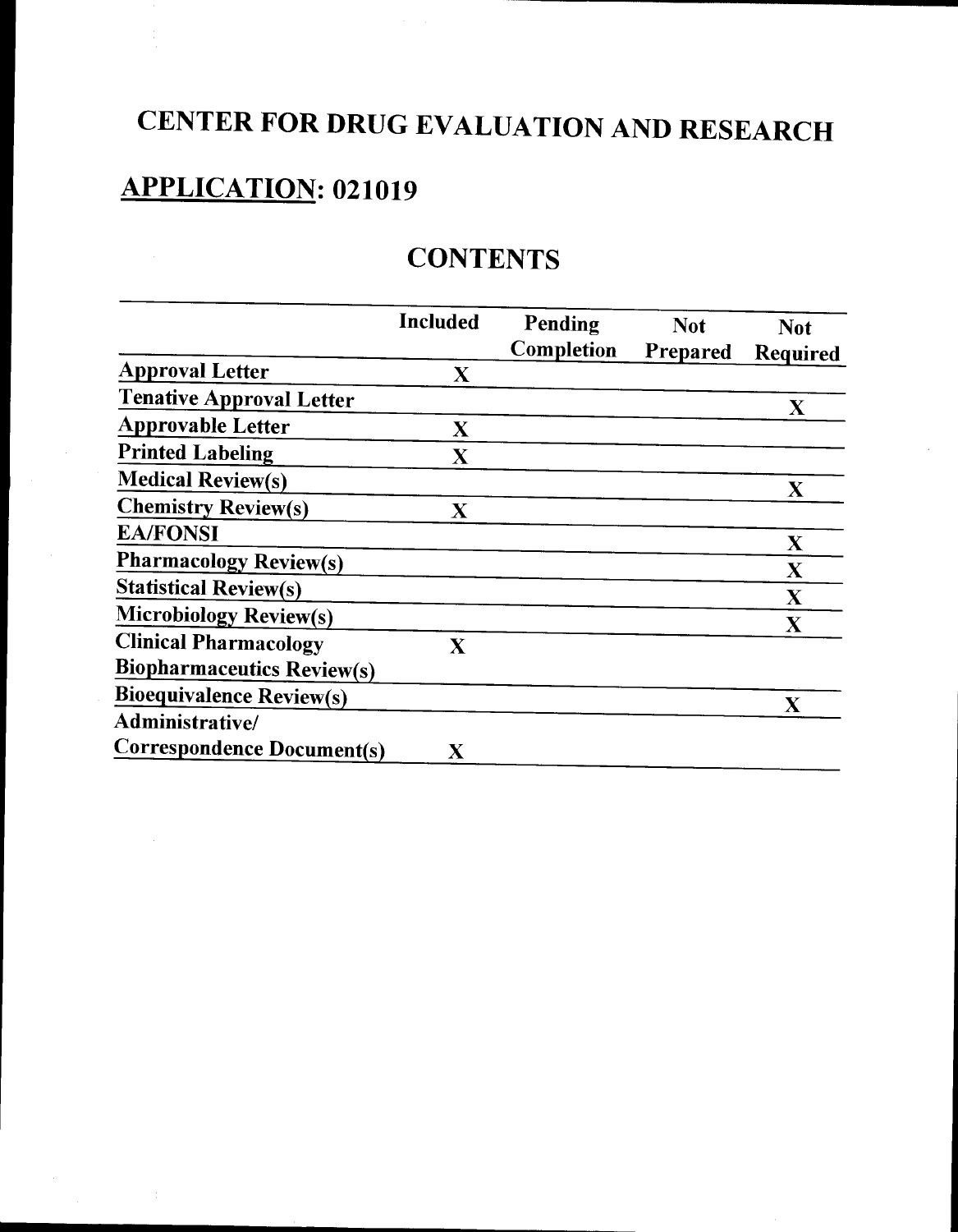### **Application Number: 021019**

### **APPROVAL LETTER**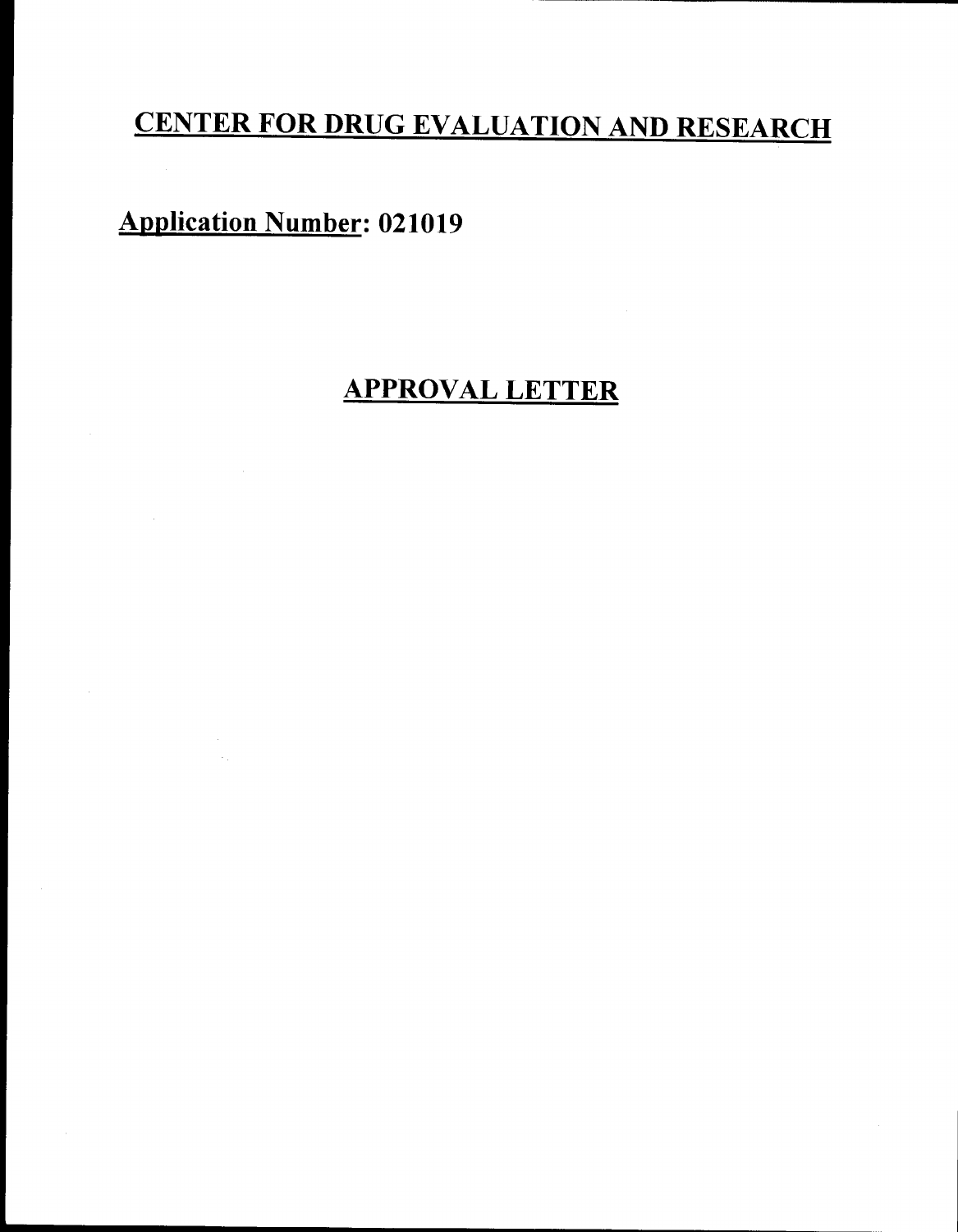

### DEPARTMENT OF HEALTH & HUMAN SERVICES

NDA 21-019

Food and Drug Administration Rockville MD 20857

Smithkline Beecham Pharmaceuticals Attention: Dale E. Stockbower 1250 South Collegeville Road Collegeville, PA 19426

 $0C$ T – 6 1999

serve and the service of the content of the content of the content of the content of the content of the content Dear Ms. Stockbower:

Please refer to your new drug application (NDA) dated September 29, 1997, received October 1, 1997, submitted pursuant to section 505(b) of the Federal Food, Drug, and Cosmetic Act for Compazine® (prochlorperazine maleate) Spansule® Capsules, 10 mg and 15 mg.

We acknowledge receipt of your submissions dated April 27, 1999, July 30, 1999 and August 24, 1999. Your submission of April 27, 1999 constituted a complete response to our March 9, 1999 action letter.

We also refer to:

- 1. a fax dated September 21, 1999, that provides revised text for the description in labeling of the effect of food on absorption of prochlorperazine, i.e., "Food slows absorption of prochlorperazine and decreases Cmax by 23% and AUC by 13%."
- 2. a fax dated September 28, 1999, that provides for the adoption of the following methodology and specification described below for the Compazine 10 mg and 15 mg Spansule® capsules:

| Apparatus:<br>Medium: | USP Apparatus I (basket) rotated at<br>900 mL of 0.1 N Hydrochloric Acid |
|-----------------------|--------------------------------------------------------------------------|
| Specification:        | Sampling Times:                                                          |
|                       |                                                                          |

This new drug application provides the reformulation of the current 10 mg and 15 mg Compazine® Spansule® Capsules (NDA 11-000) to respective new products which involve a new drug release controlling mechanism ( change in the drug product manufacturing site from the SB Spring Garden Street facility, and a Philadelphia, PA, to International Processing Center (IPC), Winchester, KY, with packaging to be performed at

We have completed the review of this application, as amended, and have concluded that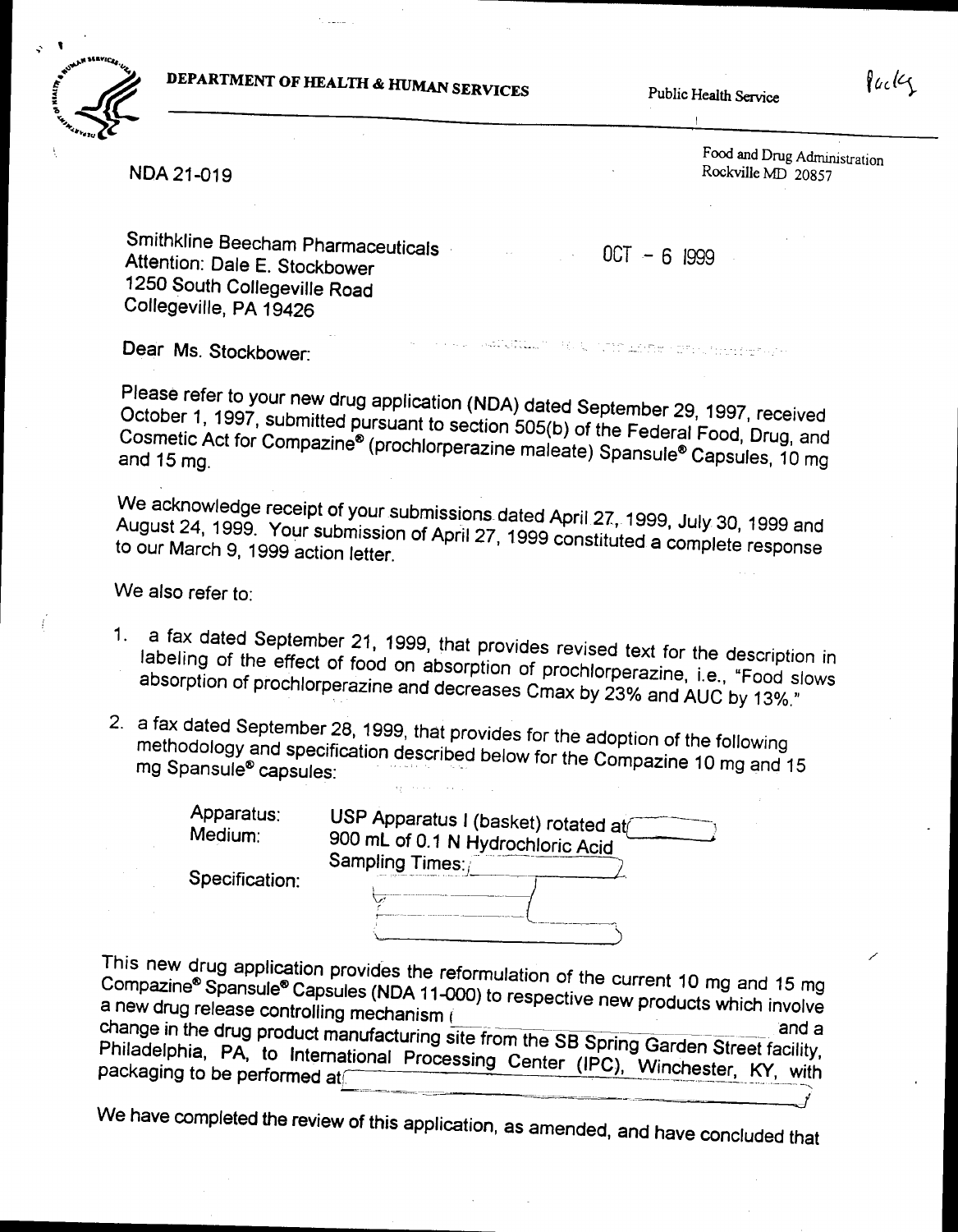#### NDA 21-019

adequate information has been presented to demonstrate that the drug product is safe and effective for use as recommended in the agreed upon enclosed labeling text. Accordingly, the application is approved effective on the date of this letter.

In regard to your agreement on the methodology and specification for Compazine 10 mg and 15 mg Spansule<sup>®</sup> Capsules, provide copies of all relevant documentation (including but not limited to, specifications, and stability forms) which indicate that the dissolution specification has been changed to las soon as possible postapproval.

The final printed labeling (FPL) must be identical to the enclosed labeling (text for the package insert) and submitted draft labeling (immediate container and carton labels submitted April 27, 1999). Marketing the product with FPL that is not identical to the approved labeling text may render the product misbranded and an unapproved new drug.

Please submit 20 copies of the FPL as soon as it is available, in no case more than 30 days after it is printed. Please individually mount ten of the copies on heavy-weight paper or similar material. For administrative purposes, this submission should be designated "FPL for approved NDA 21-019." Approval of this submission by FDA is not required before the labeling is used.

We remind you of your Phase 4 commitment specified in your submission dated November 24, 1998. This commitment, along with any completion dates agreed upon, are listed

Validation of the regulatory methods has not been completed. At the present time, it is the policy of the Center not to withhold approval because the methods are being validated. Nevertheless, we expect your continued cooperation to resolve any problems that may be

Please submit one market package of the drug product when it is available.

We remind you that you must comply with the requirements for an approved NDA set forth under 21 CFR 314.80 and 314.81.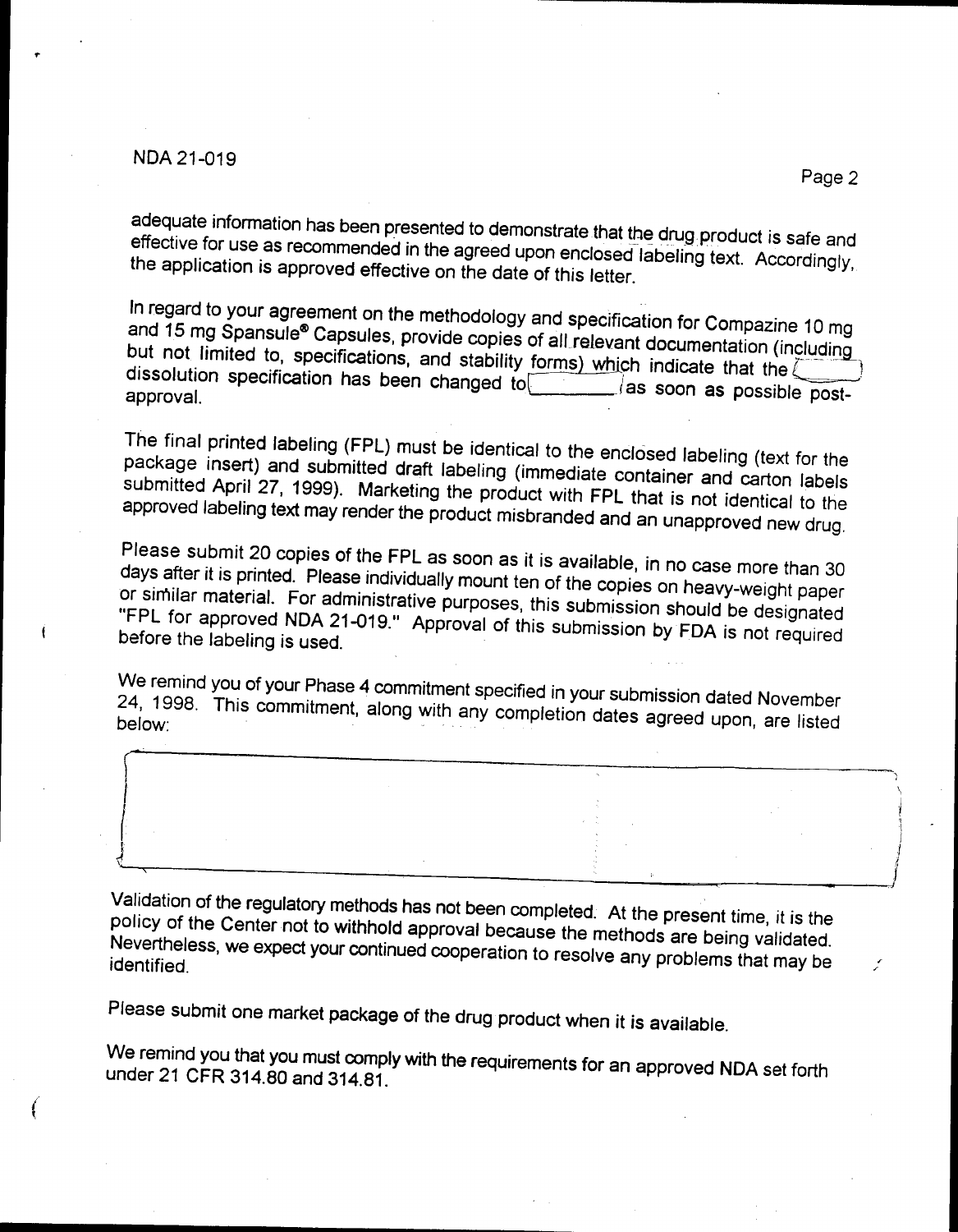If you have any questions, contact Merril Mille, R.Ph., Regulatory Management Officer, at  $(301) 594 - 2850.$ 

Sincerely,

7\$7

Russell G. Katz, M.D. **Acting Director** Division of Neuropharmacological Drug Products Office of Drug Evaluation I Center for Drug Evaluation and Research

Enclosure

#### **APPEARS THIS WAY** ON ORIGINAL

Page 3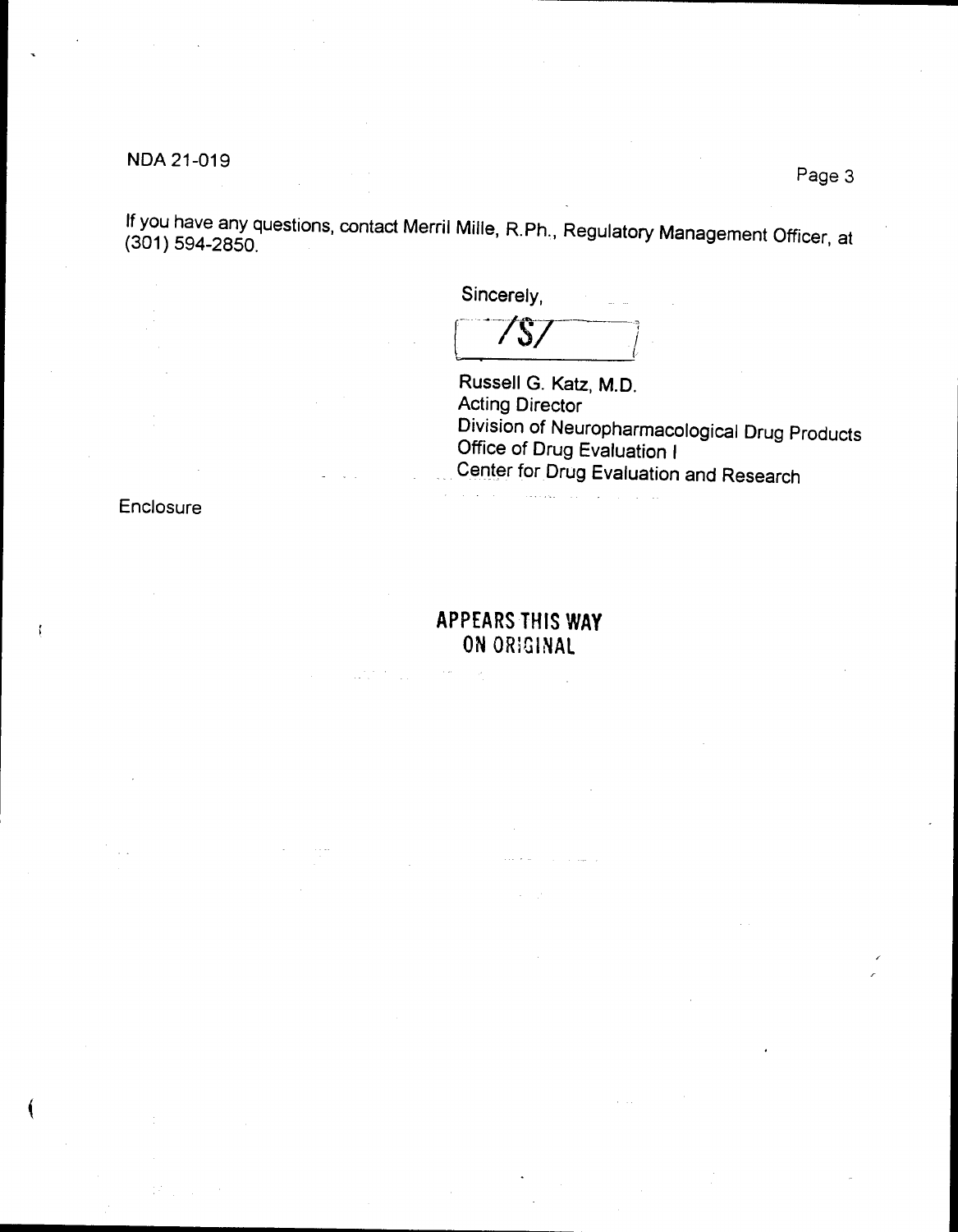### **APPLICATION NUMBER: 021019**

### **APPROVABLE LETTER**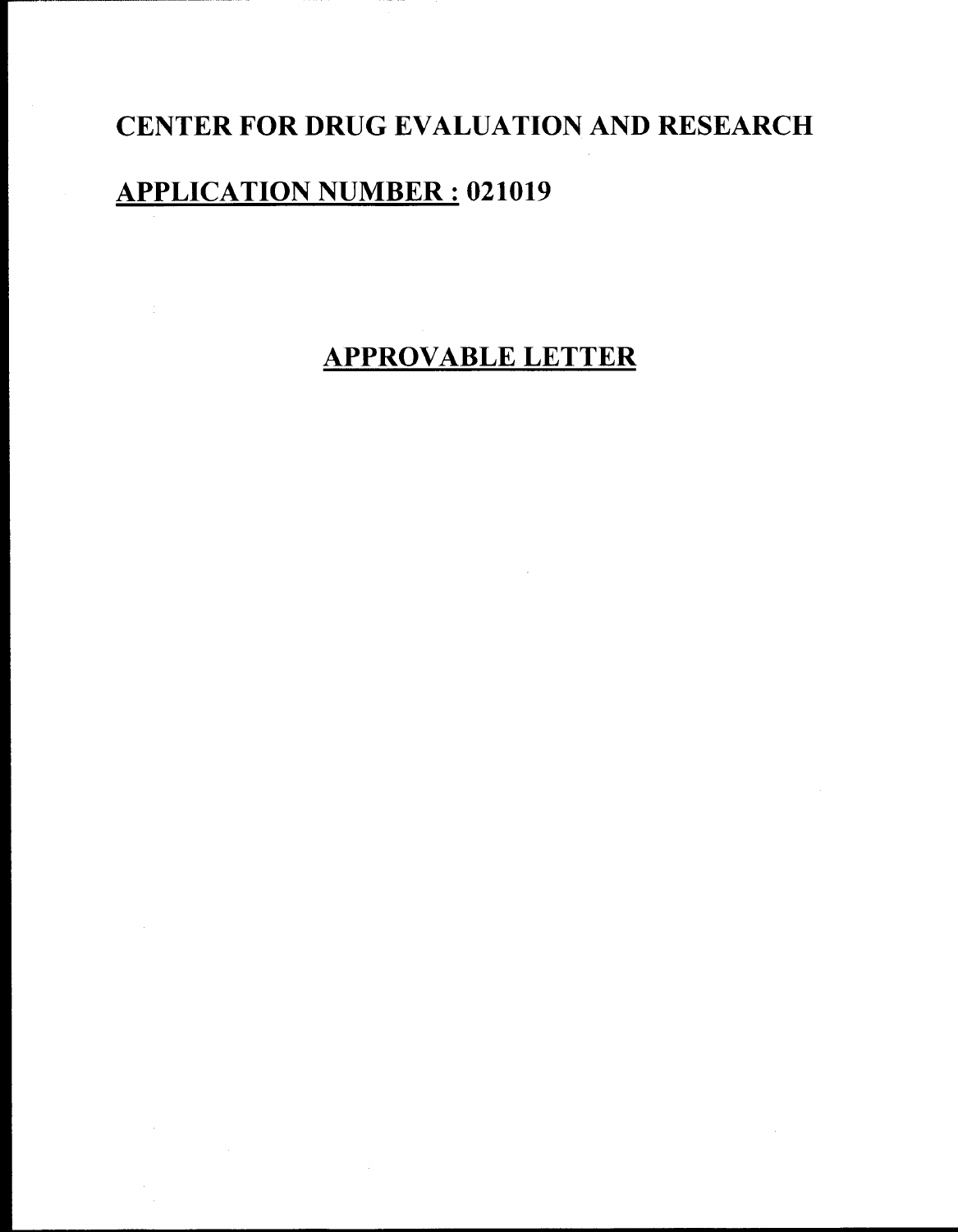



**Public Health Service**  $\mathcal{M}, \mathcal{H}$ 

Food and Drug Administration Rockville MD 20857

**NDA 21-019** 

Smithkline Beecham Pharmaceuticals Attention: Dale E. Stockbower 1250 South Collegeville Road P.O. Box 5089 Collegeville, PA 19426

MAR - 9 1999

Dear Ms. Stockbower:

Please refer to your new drug application dated September 29, 1997, received October 1, 1997, submitted under section 505(b) of the Federal Food, Drug, and Cosmetic Act for Compazine® (prochlorperazine maleate) Spansule® Capsules, 10 mg and 15 mg.

We acknowledge receipt of your amendments dated November 24 and December 23, 1998, January 12, 1999, and February 22, 1999.

We also refer to the December 21, 1998, and January 11, 1999, teleconferences during which computer simulation data using single dose data to project steady state was requested.

This NDA provides for reformulation of the current 10 mg and 15 mg Compazine® Spansule® capsules to respective new products which involve a new drug release controlling mechanism ( and for a change in the drug product manufacturing site from the SB Spring Garden Street facility, Philadelphia, PA, to International Processing Center (IPC), Winchester, KY, with packaging to be performed at∖

We have completed the review of this application as submitted with draft labeling, and it is approvable. Before the application may be approved, however, it will be necessary for you to:

- include in labeling, the effect of food on the new SR capsule, viz., Food decreases  $1.$ Cmax by 25 % and AUC by 12 %;
- delete from your draft labeling, the storage statement, "Store Compazine®  $2.$ Spansule® Capsules at controlled room temperature between 20° and 25° C (68° and 77° F) [see USP]." and reinstate the 15° and 30° C storage statement pending issuance of the final CDER guidance document on stability.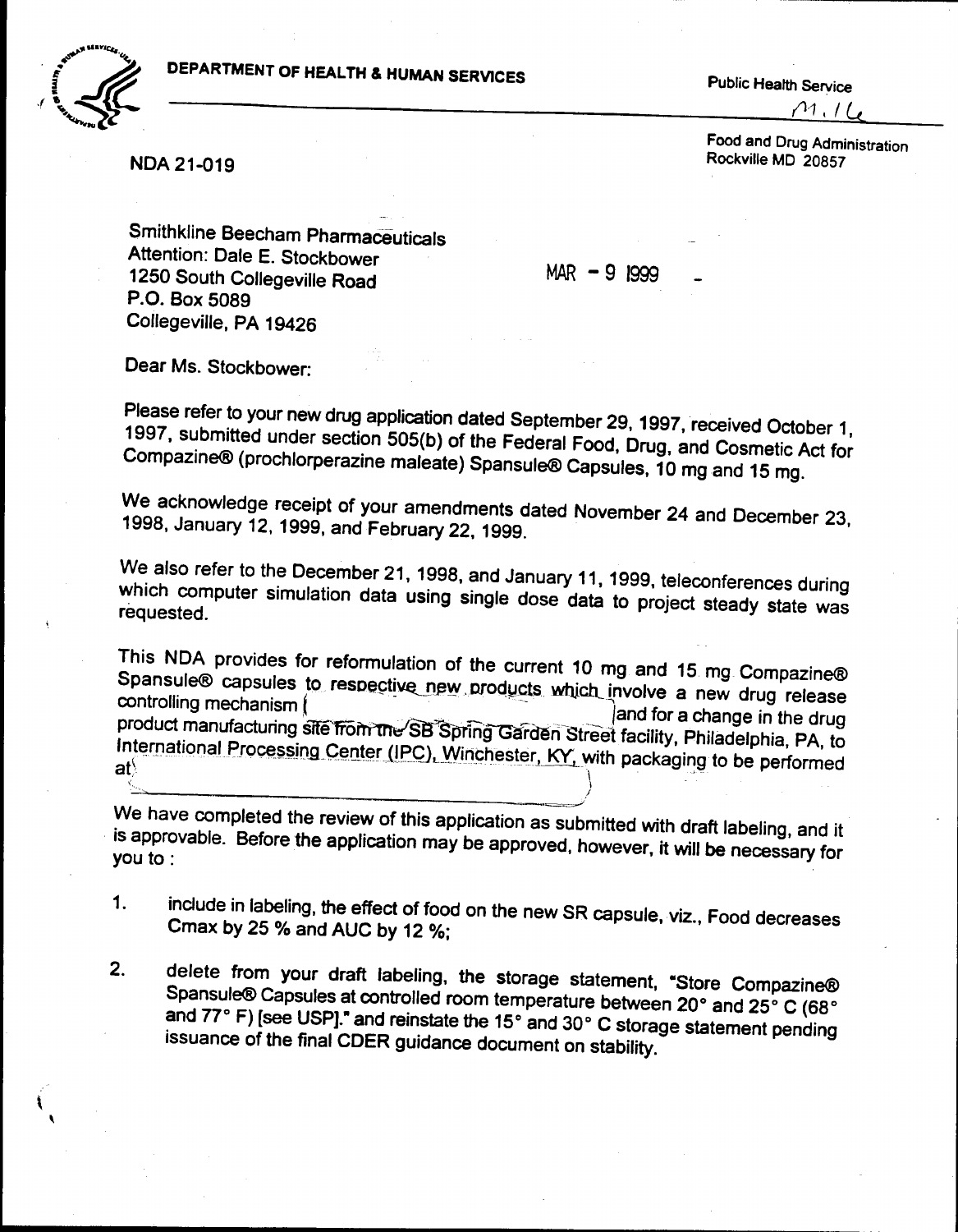$3<sub>1</sub>$ adopt the following methodology and specification described below for the 10 mg and 15 mg new Spansule® capsules:

| <b>Apparatus:</b><br>Medium: | USP Apparatus I (basket) rotated at<br>900 mL of 0.1 N Hydrochloric Acid |  |
|------------------------------|--------------------------------------------------------------------------|--|
|                              | <b>Sampling Time</b>                                                     |  |
| Specification:               |                                                                          |  |
|                              |                                                                          |  |

In addition, it will be necessary for you to submit final printed labeling (FPL). Except for the changes requested in points 1 and 2 above, the labeling should be identical in content to the draft labeling submitted on September 29, 1997.

Please submit 20 copies of the FPL, ten of which are individually mounted on heavy-weight paper or similar material.

We note your Phase IV commitment to complete work on the identification of impurities C and E by the second quarter of this year. The results should be submitted in the next annual report following completion.

If additional information relating to the safety or effectiveness of this drug becomes available, revision of the labeling may be required.

This drug product (new formulation) may not be legally marketed until you have been notified in writing that the application is approved.

If you have any questions, contact Anna Marie Homonnay-Weikel, R.Ph., Project Manager, at (301) 594-5535.

Sincerely yours,

 $318/99$ 

Russell Katz, M.D. **Acting Director** Division of Neuropharmacological **Drug Products** Office of Drug Evaluation I **Center for Drug Evaluation and Research**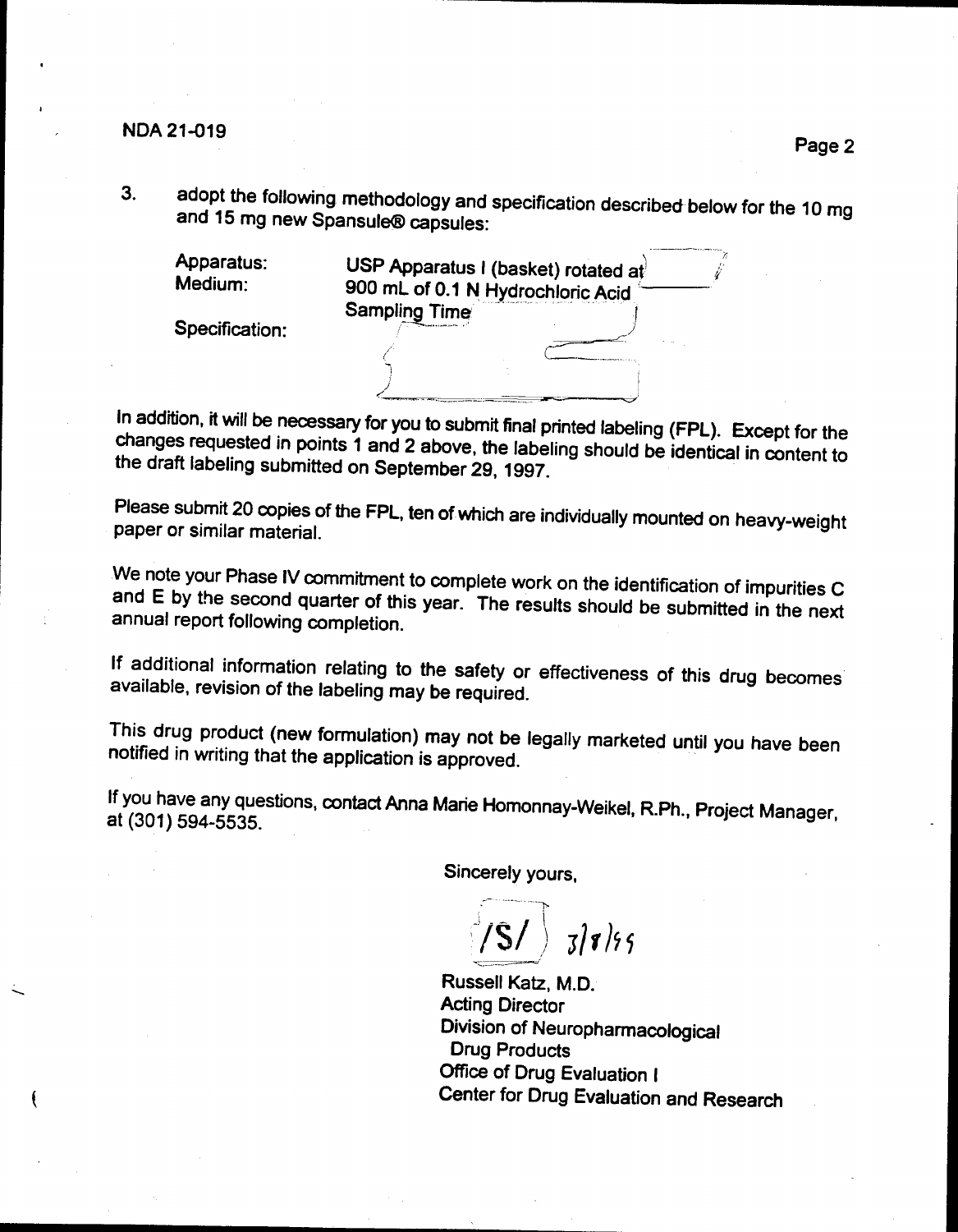### **APPLICATION NUMBER: 021019**

 $\sim$ 

### **PRINTED LABELING**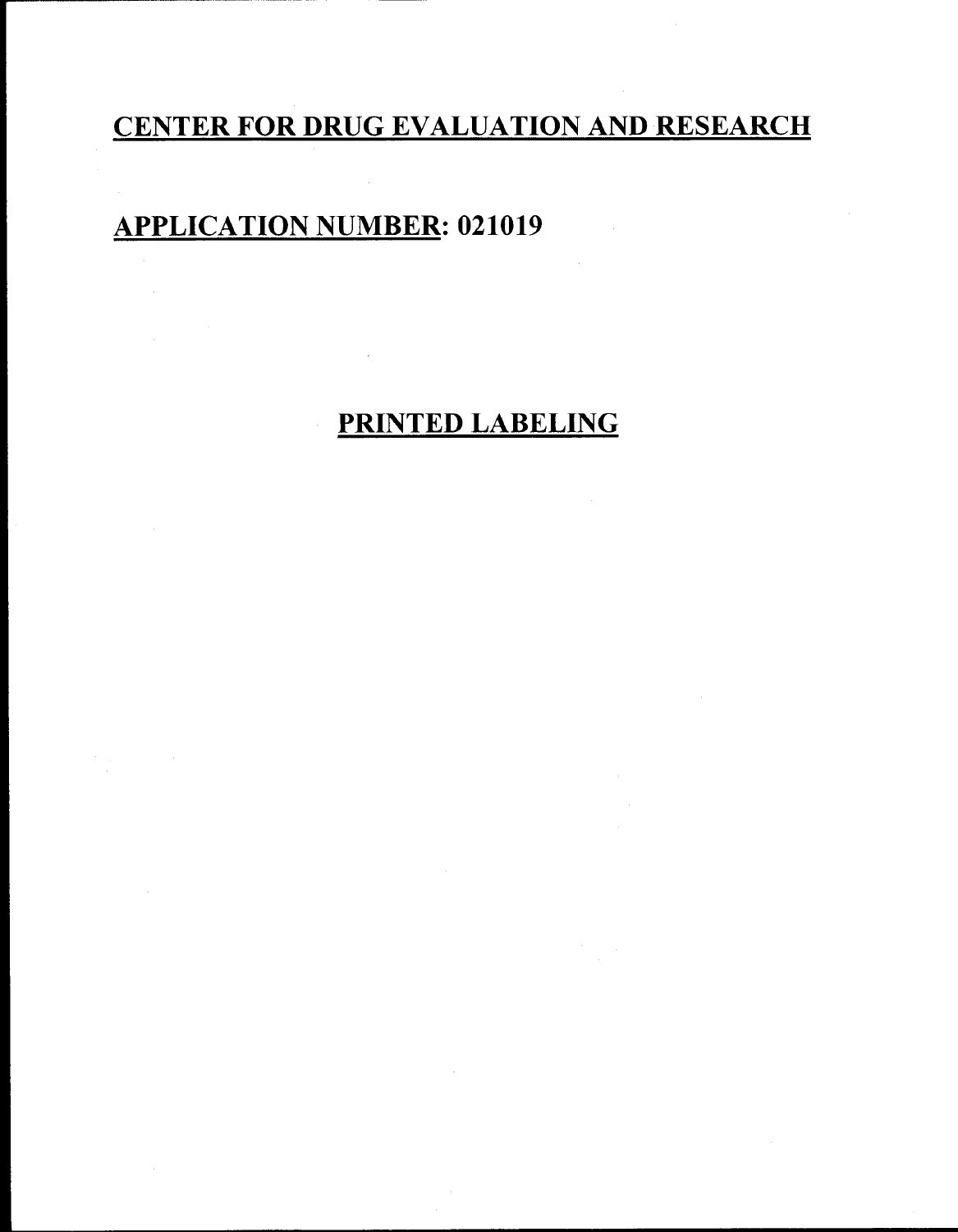21-SEP-99/FDA

#### **PRESCRIBING INFORMATION** *COMPAZINE* **® brand of prochlorperazine antiemetic • tranquilizer**

#### **DESCRIPTION**

Compazine (prochlorperazine) is a phenothiazine derivative, present in Compazine tablets and Spansule sustained release capsules as the maleate. Its chemical name is 2-chloro-10-[3-(4 methyl-1-piperazinyl)propyl]-10H-phenothiazine (Z)-2-butenedioate (1:2).

> (Chemical structure to be inserted here; as it appears on page 000014 of SB's April 27, 1999 submission)

> > prochlorperazine maleate

Compazine vials and syrup contain prochlorperazine as the edisylate salt and Compazine suppositories contain prochlorperazine base. Empirical formulas (and molecular weights) are: prochlorperazine maleate--C20H24CIN3S•2C4H4O4 (606.10); prochlorperazine edisylate-- $C20H24CIN3S<sup>•</sup>C2H6O6S2$  (564.14); and prochlorperazine base-- C20H24CIN3S (373.95).

**Tablets**–Each round, yellow-green, coated tablet contains prochlorperazine maleate equivalent to prochlorperazine as follows: 5 mg imprinted SKF and C66; 10 mg imprinted SKF and C67.

**5 mg and 10 mg Tablets**–Inactive ingredients consist of cellulose, lactose, magnesium stearate, polyethylene glycol, sodium croscarmellose, titanium dioxide, D&C Yellow No. 10, FD&C Blue No. 2, FD&C Yellow No. 6, FD&C Red No. 40, iron oxide, starch, stearic acid and trace amounts of other inactive ingredients, including aluminum lake dyes.

*Spansule* ® **sustained release capsules**–Each *Compazine*® *Spansule* capsule is so prepared that an initial dose is released promptly and the remaining medication is released gradually over a prolonged period. Food slows absorption of prochlorperazine and decreases Cmax by 23% and AUC by 13 %.

Each capsule, with black cap and natural body, contains prochlorperazine maleate equivalent to prochlorperazine. The 10 mg capsule is imprinted 10 mg and 3344 on the black cap and is imprinted 10 mg and SB on the natural body. The 15 mg capsule is imprinted 15 mg and 3346 on the black cap and is imprinted 15 mg and SB on the natural body. Inactive ingredients consist of ammonio methacrylate co-polymer, D&C Green No. 5, D&C Yellow No. 10, FD&C Blue No. 1, FD&C Blue No. 1 aluminum lake, FD&C Red No. 40, FD&C Yellow No. 6, gelatin, hydroxypropyl methylcellulose, propylene glycol, silicon dioxide, simethicone emulsion, sodium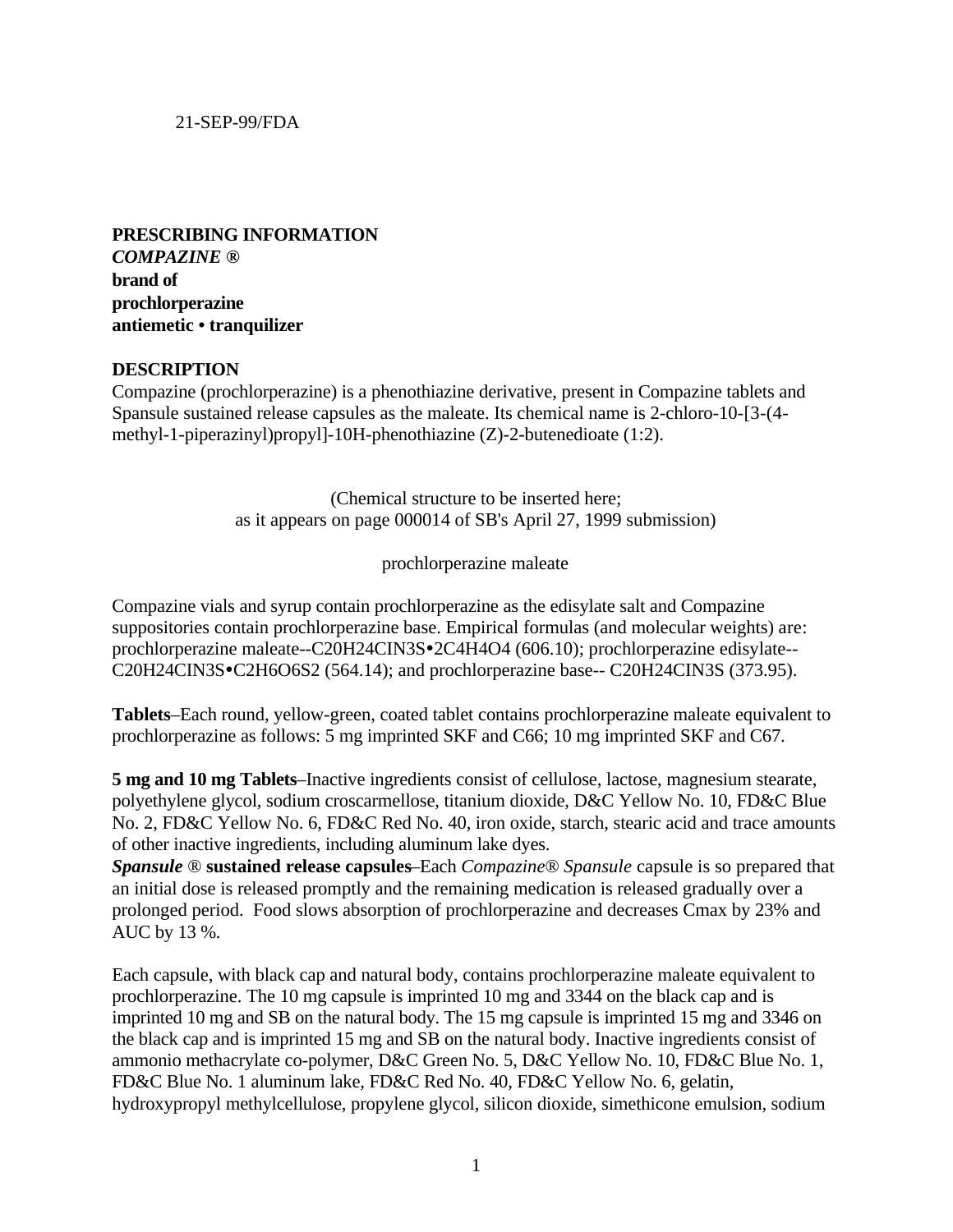lauryl sulfate, sorbic acid, sugar spheres, talc, triethyl citrate, and trace amounts of other inactive ingredients.

Vials, 2 mL (5 mg/mL) and 10 mL (5 mg/mL)–Each mL contains, in aqueous solution, 5 mg prochlorperazine as the edisylate, 5 mg sodium biphosphate, 12 mg sodium tartrate, 0.9 mg sodium saccharin and 0.75% benzyl alcohol as preservative.

Suppositories–Each suppository contains 21/2 mg, 5 mg or 25 mg of prochlorperazine; with glycerin, glyceryl monopalmitate, glyceryl monostearate, hydrogenated coconut oil fatty acids and hydrogenated palm kernel oil fatty acids.

Syrup–Each 5 mL (1 teaspoonful) of clear, yellow-orange, fruit-flavored liquid contains 5 mg of prochlorperazine as the edisylate. Inactive ingredients consist of FD&C Yellow No. 6, flavors, polyoxyethylene polyoxypropylene glycol, sodium benzoate, sodium citrate, sucrose and water.

#### INDICATIONS

For control of severe nausea and vomiting.

For management of the manifestations of psychotic disorders.

Compazine (prochlorperazine) is effective for the short-term treatment of generalized nonpsychotic anxiety. However, Compazine is not the first drug to be used in therapy for most patients with non-psychotic anxiety, because certain risks associated with its use are not shared by common alternative treatments (e.g., benzodiazepines).

When used in the treatment of non-psychotic anxiety, Compazine should not be administered at doses of more than 20 mg per day or for longer than 12 weeks, because the use of Compazine at higher doses or for longer intervals may cause persistent tardive dyskinesia that may prove irreversible (see WARNINGS).

The effectiveness of Compazine as treatment for non-psychotic anxiety was established in 4-week clinical studies of outpatients with generalized anxiety disorder. This evidence does not predict that Compazine will be useful in patients with other non-psychotic conditions in which anxiety, or signs that mimic anxiety, are found (e.g., physical illness, organic mental conditions, agitated depression, character pathologies, etc.).

Compazine has not been shown effective in the management of behavioral complications in patients with mental retardation.

#### CONTRAINDICATIONS

Do not use in patients with known hypersensitivity to phenothiazines.

Do not use in comatose states or in the presence of large amounts of central nervous system depressants (alcohol, barbiturates, narcotics, etc.).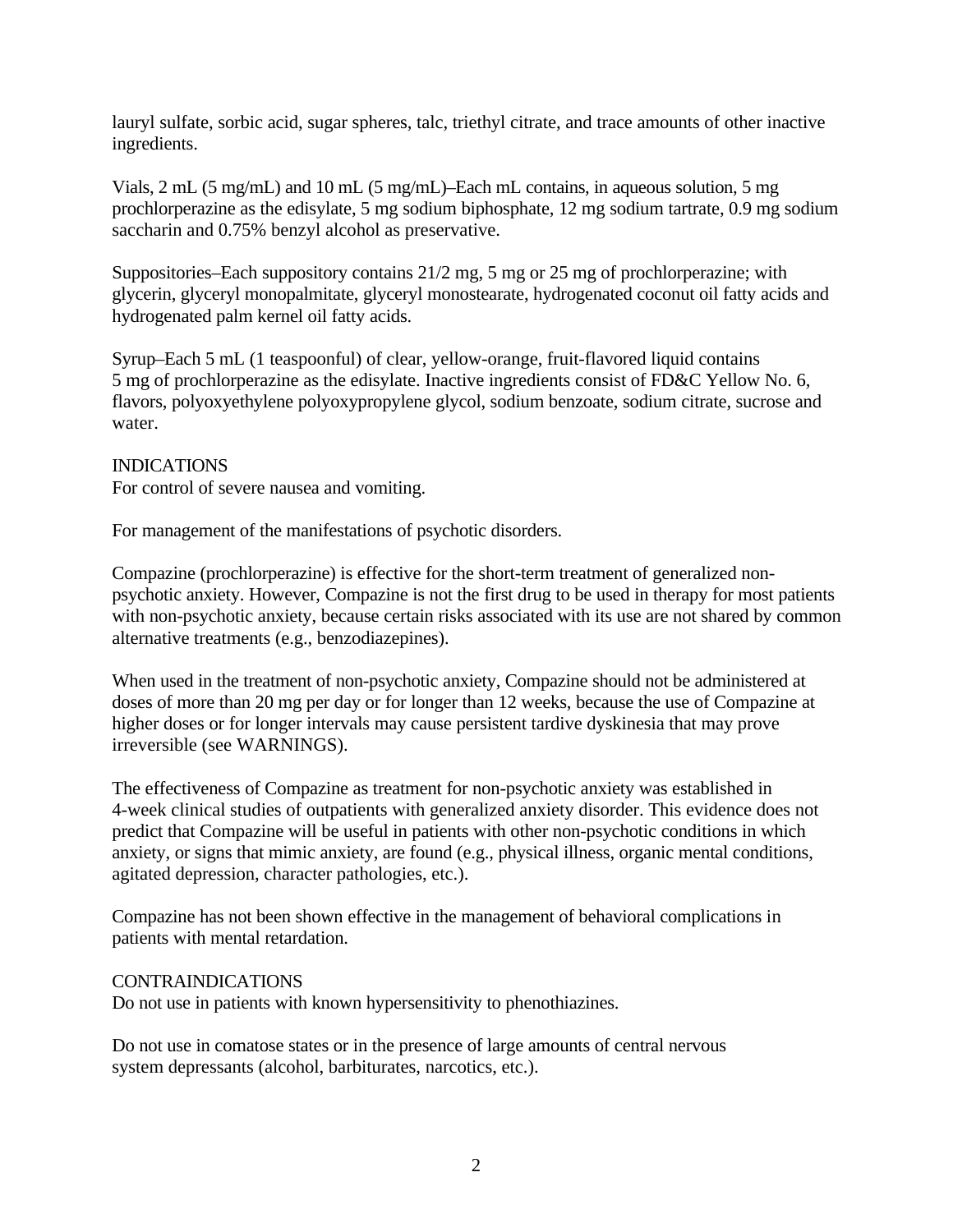Do not use in pediatric surgery.

Do not use in pediatric patients under 2 years of age or under 20 lbs. Do not use in children for conditions for which dosage has not been established.

#### WARNINGS

The extrapyramidal symptoms which can occur secondary to Compazine (prochlorperazine) may be confused with the central nervous system signs of an undiagnosed primary disease responsible for the vomiting, e.g., Reye's syndrome or other encephalopathy. The use of Compazine (prochlorperazine) and other potential hepatotoxins should be avoided in children and adolescents whose signs and symptoms suggest Reye's syndrome.

Tardive Dyskinesia: Tardive dyskinesia, a syndrome consisting of potentially irreversible, involuntary, dyskinetic movements, may develop in patients treated with neuroleptic (antipsychotic) drugs. Although the prevalence of the syndrome appears to be highest among the elderly, especially elderly women, it is impossible to rely upon prevalence estimates to predict, at the inception of neuroleptic treatment, which patients are likely to develop the syndrome. Whether neuroleptic drug products differ in their potential to cause tardive dyskinesia is unknown.

Both the risk of developing the syndrome and the likelihood that it will become irreversible are believed to increase as the duration of treatment and the total cumulative dose of neuroleptic drugs administered to the patient increase. However, the syndrome can develop, although much less commonly, after relatively brief treatment periods at low doses.

There is no known treatment for established cases of tardive dyskinesia, although the syndrome may remit, partially or completely, if neuroleptic treatment is withdrawn. Neuroleptic treatment itself, however, may suppress (or partially suppress) the signs and symptoms of the syndrome and thereby may possibly mask the underlying disease process.

The effect that symptomatic suppression has upon the long-term course of the syndrome is unknown.

Given these considerations, neuroleptics should be prescribed in a manner that is most likely to minimize the occurrence of tardive dyskinesia. Chronic neuroleptic treatment should generally be reserved for patients who suffer from a chronic illness that, 1) is known to respond to neuroleptic drugs, and 2) for whom alternative, equally effective, but potentially less harmful treatments are not available or appropriate. In patients who do require chronic treatment, the smallest dose and the shortest duration of treatment producing a satisfactory clinical response should be sought. The need for continued treatment should be reassessed periodically.

If signs and symptoms of tardive dyskinesia appear in a patient on neuroleptics, drug discontinuation should be considered. However, some patients may require treatment despite the presence of the syndrome.

For further information about the description of tardive dyskinesia and its clinical detection, please refer to the sections on PRECAUTIONS and ADVERSE REACTIONS.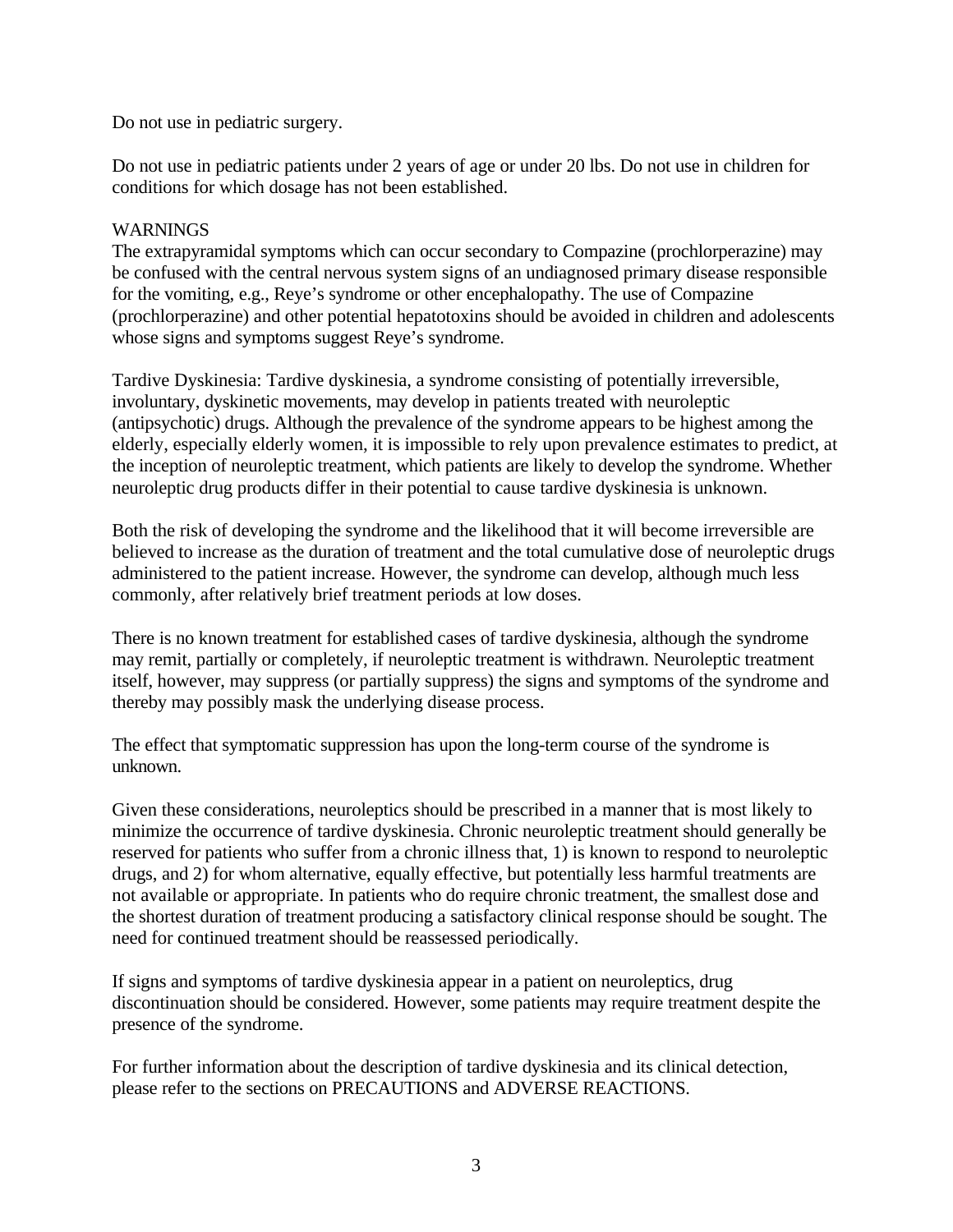Neuroleptic Malignant Syndrome (NMS): A potentially fatal symptom complex sometimes referred to as Neuroleptic Malignant Syndrome (NMS) has been reported in association with antipsychotic drugs. Clinical manifestations of NMS are hyperpyrexia, muscle rigidity, altered mental status and evidence of autonomic instability (irregular pulse or blood pressure, tachycardia, diaphoresis and cardiac dysrhythmias).

The diagnostic evaluation of patients with this syndrome is complicated. In arriving at a diagnosis, it is important to identify cases where the clinical presentation includes both serious medical illness (e.g., pneumonia, systemic infection, etc.) and untreated or inadequately treated extrapyramidal signs and symptoms (EPS). Other important considerations in the differential diagnosis include central anticholinergic toxicity, heat stroke, drug fever and primary central nervous system (CNS) pathology.

The management of NMS should include 1) immediate discontinuation of antipsychotic drugs and other drugs not essential to concurrent therapy, 2) intensive symptomatic treatment and medical monitoring, and 3) treatment of any concomitant serious medical problems for which specific treatments are available. There is no general agreement about specific pharmacological treatment regimens for uncomplicated NMS.

If a patient requires antipsychotic drug treatment after recovery from NMS, the potential reintroduction of drug therapy should be carefully considered. The patient should be carefully monitored, since recurrences of NMS have been reported.

An encephalopathic syndrome (characterized by weakness, lethargy, fever, tremulousness and confusion, extrapyramidal symptoms, leukocytosis, elevated serum enzymes, BUN and FBS) has occurred in a few patients treated with lithium plus a neuroleptic. In some instances, the syndrome was followed by irreversible brain damage. Because of a possible causal relationship between these events and the concomitant administration of lithium and neuroleptics, patients receiving such combined therapy should be monitored closely for early evidence of neurologic toxicity and treatment discontinued promptly if such signs appear. This encephalopathic syndrome may be similar to or the same as neuroleptic malignant syndrome (NMS).

Patients with bone marrow depression or who have previously demonstrated a hypersensitivity reaction (e.g., blood dyscrasias, jaundice) with a phenothiazine should not receive any phenothiazine, including Compazine, unless in the judgment of the physician the potential benefits of treatment outweigh the possible hazards.

Compazine (prochlorperazine) may impair mental and/or physical abilities, especially during the first few days of therapy. Therefore, caution patients about activities requiring alertness (e.g., operating vehicles or machinery).

Phenothiazines may intensify or prolong the action of central nervous system depressants (e.g., alcohol, anesthetics, narcotics).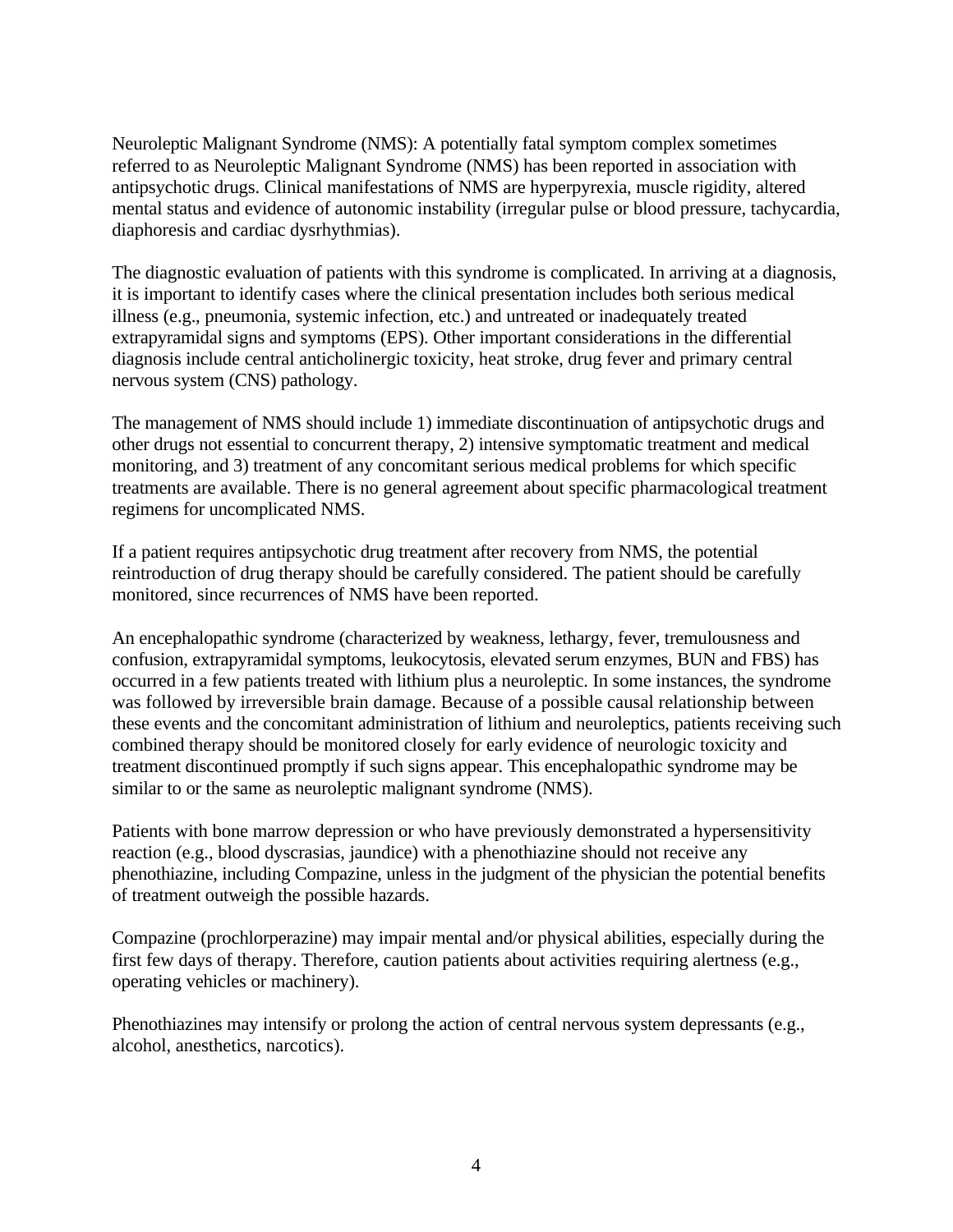Usage in Pregnancy: Safety for the use of Compazine during pregnancy has not been established. Therefore, Compazine is not recommended for use in pregnant patients except in cases of severe nausea and vomiting that are so serious and intractable that, in the judgment of the physician, drug intervention is required and potential benefits outweigh possible hazards.

There have been reported instances of prolonged jaundice, extrapyramidal signs, hyperreflexia or hyporeflexia in newborn infants whose mothers received phenothiazines.

Nursing Mothers: There is evidence that phenothiazines are excreted in the breast milk of nursing mothers. Caution should be exercised when Compazine is administered to a nursing woman.

#### PRECAUTIONS

The antiemetic action of Compazine (prochlorperazine) may mask the signs and symptoms of overdosage of other drugs and may obscure the diagnosis and treatment of other conditions such as intestinal obstruction, brain tumor and Reye's syndrome (see WARNINGS).

When Compazine is used with cancer chemotherapeutic drugs, vomiting as a sign of the toxicity of these agents may be obscured by the antiemetic effect of Compazine.

Because hypotension may occur, large doses and parenteral administration should be used cautiously in patients with impaired cardiovascular systems. To minimize the occurrence of hypotension after injection, keep patient lying down and observe for at least 1/2 hour. If hypotension occurs after parenteral or oral dosing, place patient in head-low position with legs raised. If a vasoconstrictor is required, Levophed®\* and Neo-Synephrine®† are suitable. Other pressor agents, including epinephrine, should not be used because they may cause a paradoxical further lowering of blood pressure.

Aspiration of vomitus has occurred in a few post-surgical patients who have received Compazine (prochlorperazine) as an antiemetic. Although no causal relationship has been established, this possibility should be borne in mind during surgical aftercare.

Deep sleep, from which patients can be aroused, and coma have been reported, usually with overdosage.

Neuroleptic drugs elevate prolactin levels; the elevation persists during chronic administration. Tissue culture experiments indicate that approximately one third of human breast cancers are prolactin-dependent in vitro, a factor of potential importance if the prescribing of these drugs is contemplated in a patient with a previously detected breast cancer. Although disturbances such as galactorrhea, amenorrhea, gynecomastia and impotence have been reported, the clinical significance of elevated serum prolactin levels is unknown for most patients. An increase in mammary neoplasms has been found in rodents after chronic administration of neuroleptic drugs. Neither clinical nor epidemiologic studies conducted to date, however, have shown an association between chronic administration of these drugs and mammary tumorigenesis; the available evidence is considered too limited to be conclusive at this time.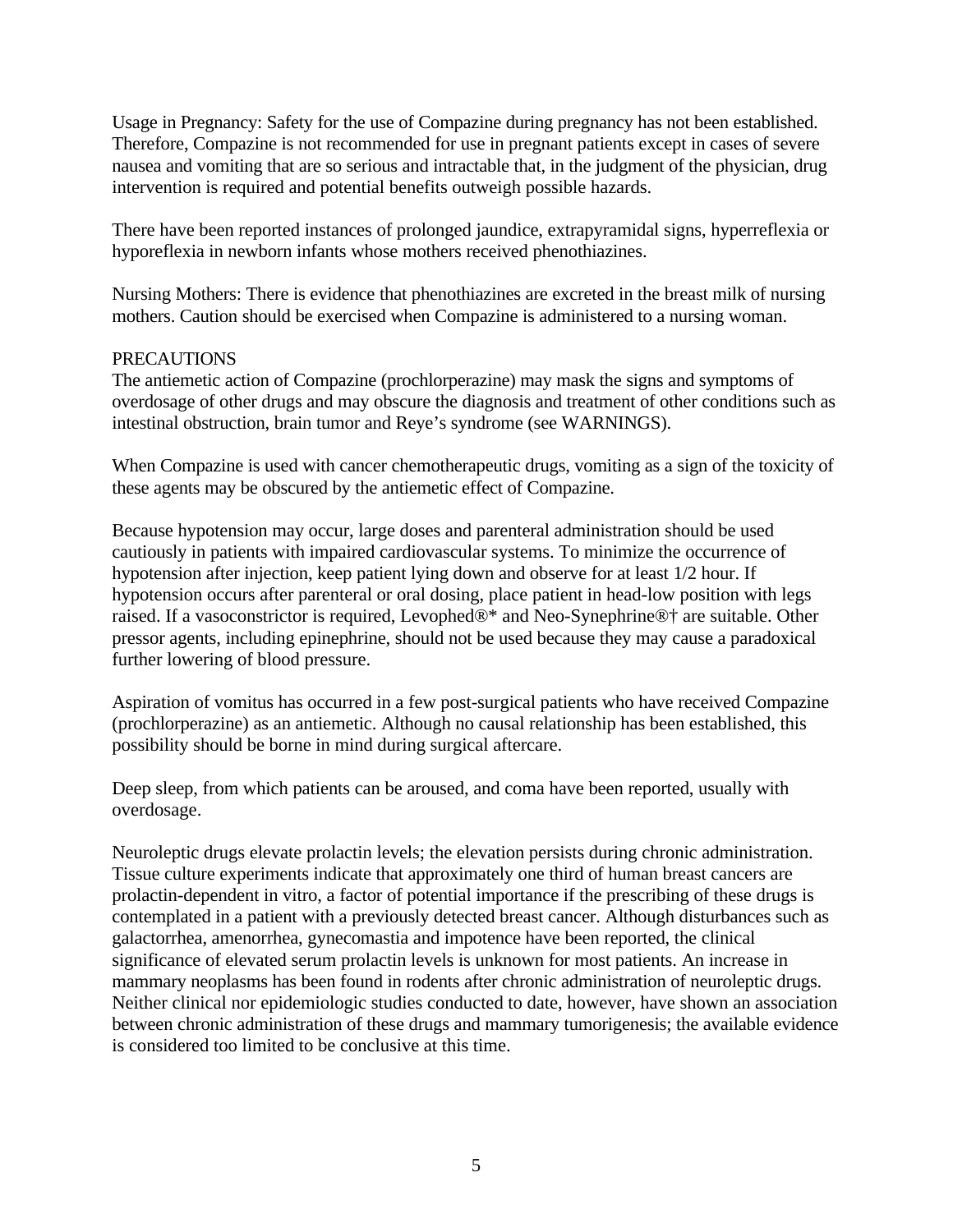Chromosomal aberrations in spermatocytes and abnormal sperm have been demonstrated in rodents treated with certain neuroleptics.

As with all drugs which exert an anticholinergic effect, and/or cause mydriasis, prochlorperazine should be used with caution in patients with glaucoma.

Because phenothiazines may interfere with thermoregulatory mechanisms, use with caution in persons who will be exposed to extreme heat.

Phenothiazines can diminish the effect of oral anticoagulants.

Phenothiazines can produce alpha-adrenergic blockade.

Thiazide diuretics may accentuate the orthostatic hypotension that may occur with phenothiazines.

Antihypertensive effects of guanethidine and related compounds may be counteracted when phenothiazines are used concomitantly.

Concomitant administration of propranolol with phenothiazines results in increased plasma levels of both drugs.

Phenothiazines may lower the convulsive threshold; dosage adjustments of anticonvulsants may be necessary. Potentiation of anticonvulsant effects does not occur. However, it has been reported that phenothiazines may interfere with the metabolism of Dilantin®‡ and thus precipitate Dilantin toxicity.

The presence of phenothiazines may produce false-positive phenylketonuria (PKU) test results.

Long-Term Therapy: Given the likelihood that some patients exposed chronically to neuroleptics will develop tardive dyskinesia, it is advised that all patients in whom chronic use is contemplated be given, if possible, full information about this risk. The decision to inform patients and/or their guardians must obviously take into account the clinical circumstances and the competency of the patient to understand the information provided.

To lessen the likelihood of adverse reactions related to cumulative drug effect, patients with a history of long-term therapy with Compazine (prochlorperazine) and/or other neuroleptics should be evaluated periodically to decide whether the maintenance dosage could be lowered or drug therapy discontinued.

Children with acute illnesses (e.g., chickenpox, CNS infections, measles, gastroenteritis) or dehydration seem to be much more susceptible to neuromuscular reactions, particularly dystonias, than are adults. In such patients, the drug should be used only under close supervision.

Drugs which lower the seizure threshold, including phenothiazine derivatives, should not be used with Amipaque®§. As with other phenothiazine derivatives, Compazine (prochlorperazine) should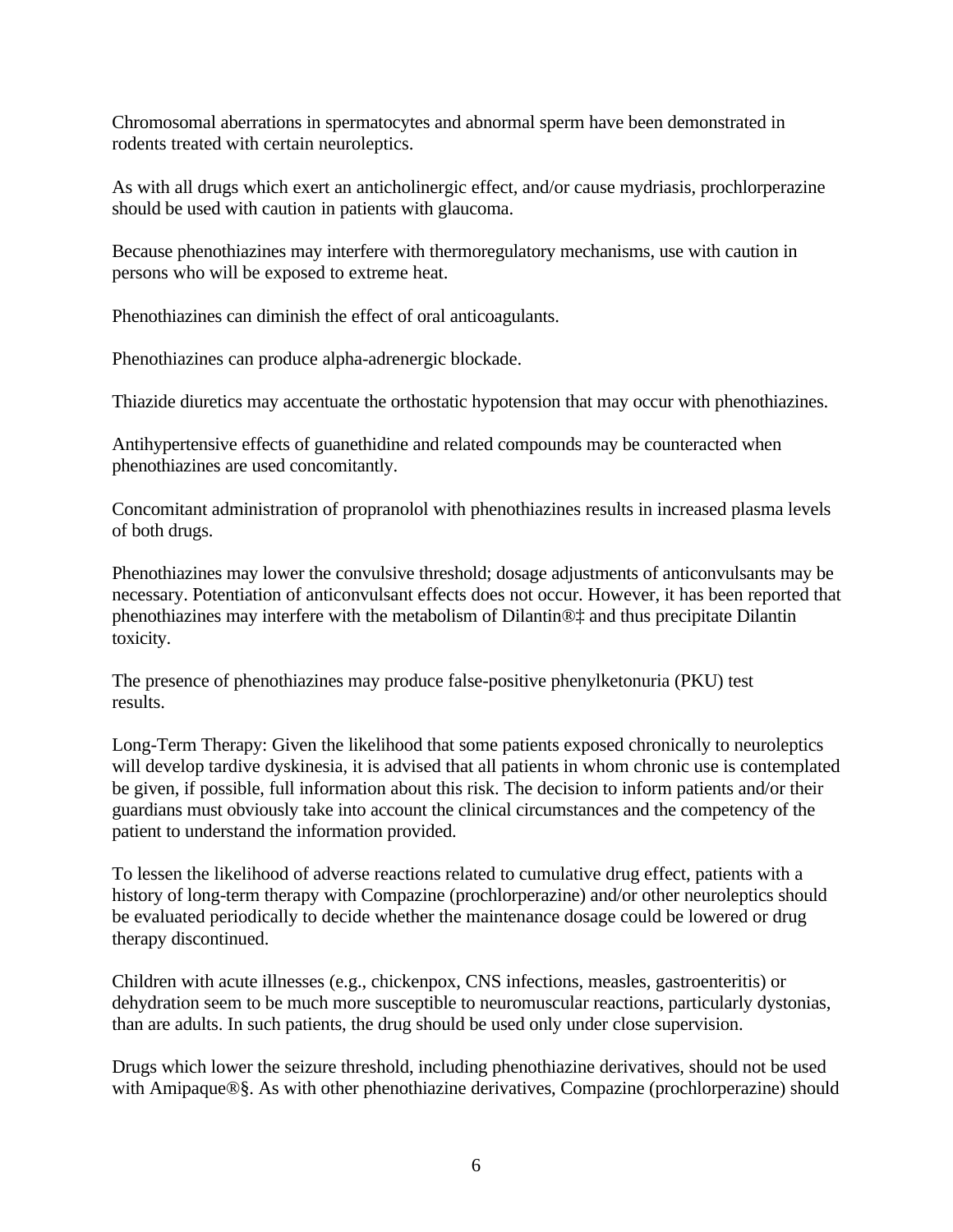be discontinued at least 48 hours before myelography, should not be resumed for at least 24 hours postprocedure, and should not be used for the control of nausea and vomiting occurring either prior to myelography with Amipaque, or postprocedure.

#### ADVERSE REACTIONS

Drowsiness, dizziness, amenorrhea, blurred vision, skin reactions and hypotension may occur. Neuroleptic Malignant Syndrome (NMS) has been reported in association with antipsychotic drugs (see WARNINGS).

Cholestatic jaundice has occurred. If fever with grippe-like symptoms occurs, appropriate liver studies should be conducted. If tests indicate an abnormality, stop treatment. There have been a few observations of fatty changes in the livers of patients who have died while receiving the drug. No causal relationship has been established.

Leukopenia and agranulocytosis have occurred. Warn patients to report the sudden appearance of sore throat or other signs of infection. If white blood cell and differential counts indicate leukocyte depression, stop treatment and start antibiotic and other suitable therapy.

#### Neuromuscular (Extrapyramidal) Reactions

These symptoms are seen in a significant number of hospitalized mental patients. They may be characterized by motor restlessness, be of the dystonic type, or they may resemble parkinsonism. Depending on the severity of symptoms, dosage should be reduced or discontinued. If therapy is reinstituted, it should be at a lower dosage. Should these symptoms occur in children or pregnant patients, the drug should be stopped and not reinstituted. In most cases barbiturates by suitable route of administration will suffice. (Or, injectable Benadryl®II may be useful.) In more severe cases, the administration of an anti-parkinsonism agent, except levodopa (see PDR), usually produces rapid reversal of symptoms. Suitable supportive measures such as maintaining a clear airway and adequate hydration should be employed.

Motor Restlessness: Symptoms may include agitation or jitteriness and sometimes insomnia. These symptoms often disappear spontaneously. At times these symptoms may be similar to the original neurotic or psychotic symptoms. Dosage should not be increased until these side effects have subsided.

If these symptoms become too troublesome, they can usually be controlled by a reduction of dosage or change of drug. Treatment with anti-parkinsonian agents, benzodiazepines or propranolol may be helpful.

Dystonias: Symptoms may include: spasm of the neck muscles, sometimes progressing to torticollis; extensor rigidity of back muscles, sometimes progressing to opisthotonos; carpopedal spasm, trismus, swallowing difficulty, oculogyric crisis and protrusion of the tongue.

These usually subside within a few hours, and almost always within 24 to 48 hours, after the drug has been discontinued.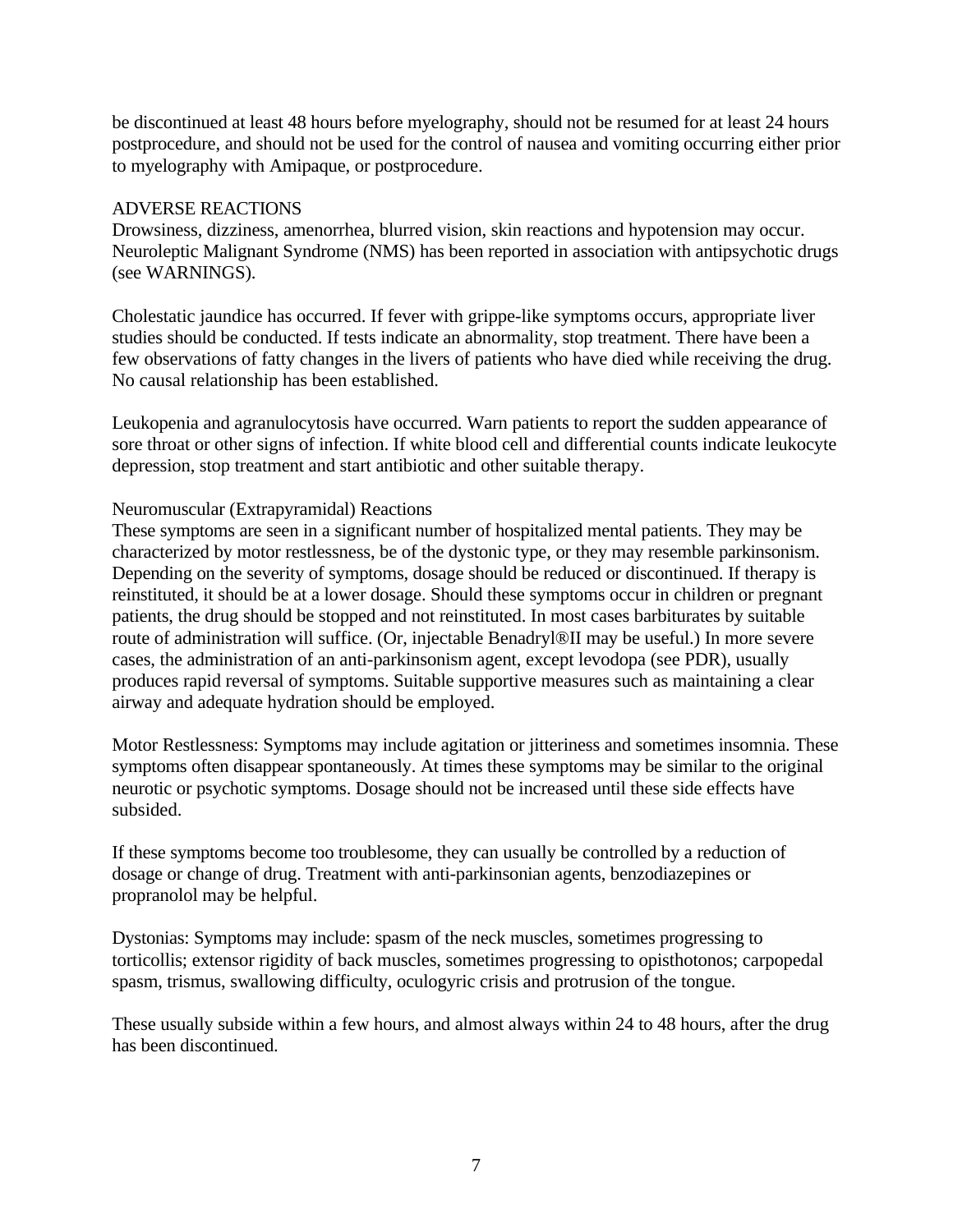In mild cases, reassurance or a barbiturate is often sufficient. In moderate cases, barbiturates will usually bring rapid relief. In more severe adult cases, the administration of an anti-parkinsonism agent, except levodopa (see PDR), usually produces rapid reversal of symptoms. In children, reassurance and barbiturates will usually control symptoms. (Or, injectable Benadryl may be useful. Note: See Benadryl prescribing information for appropriate children's dosage.) If appropriate treatment with anti-parkinsonism agents or Benadryl fails to reverse the signs and symptoms, the diagnosis should be reevaluated.

Pseudo-parkinsonism: Symptoms may include: mask-like facies; drooling; tremors; pillrolling motion; cogwheel rigidity; and shuffling gait. Reassurance and sedation are important. In most cases these symptoms are readily controlled when an anti-parkinsonism agent is administered concomitantly. Anti-parkinsonism agents should be used only when required. Generally, therapy of a few weeks to 2 or 3 months will suffice. After this time patients should be evaluated to determine their need for continued treatment. (Note: Levodopa has not been found effective in pseudo-parkinsonism.) Occasionally it is necessary to lower the dosage of Compazine (prochlorperazine) or to discontinue the drug.

Tardive Dyskinesia: As with all antipsychotic agents, tardive dyskinesia may appear in some patients on long-term therapy or may appear after drug therapy has been discontinued. The syndrome can also develop, although much less frequently, after relatively brief treatment periods at low doses. This syndrome appears in all age groups. Although its prevalence appears to be highest among elderly patients, especially elderly women, it is impossible to rely upon prevalence estimates to predict at the inception of neuroleptic treatment which patients are likely to develop the syndrome. The symptoms are persistent and in some patients appear to be irreversible. The syndrome is characterized by rhythmical involuntary movements of the tongue, face, mouth or jaw (e.g., protrusion of tongue, puffing of cheeks, puckering of mouth, chewing movements). Sometimes these may be accompanied by involuntary movements of extremities. In rare instances, these involuntary movements of the extremities are the only manifestations of tardive dyskinesia. A variant of tardive dyskinesia, tardive dystonia, has also been described.

There is no known effective treatment for tardive dyskinesia; anti-parkinsonism agents do not alleviate the symptoms of this syndrome. It is suggested that all antipsychotic agents be discontinued if these symptoms appear.

Should it be necessary to reinstitute treatment, or increase the dosage of the agent, or switch to a different antipsychotic agent, the syndrome may be masked.

It has been reported that fine vermicular movements of the tongue may be an early sign of the syndrome and if the medication is stopped at that time the syndrome may not develop.

Contact Dermatitis: Avoid getting the Injection solution on hands or clothing because of the possibility of contact dermatitis.

Adverse Reactions Reported with Compazine (prochlorperazine) or Other Phenothiazine Derivatives: Adverse reactions with different phenothiazines vary in type, frequency and mechanism of occurrence, i.e., some are dose-related, while others involve individual patient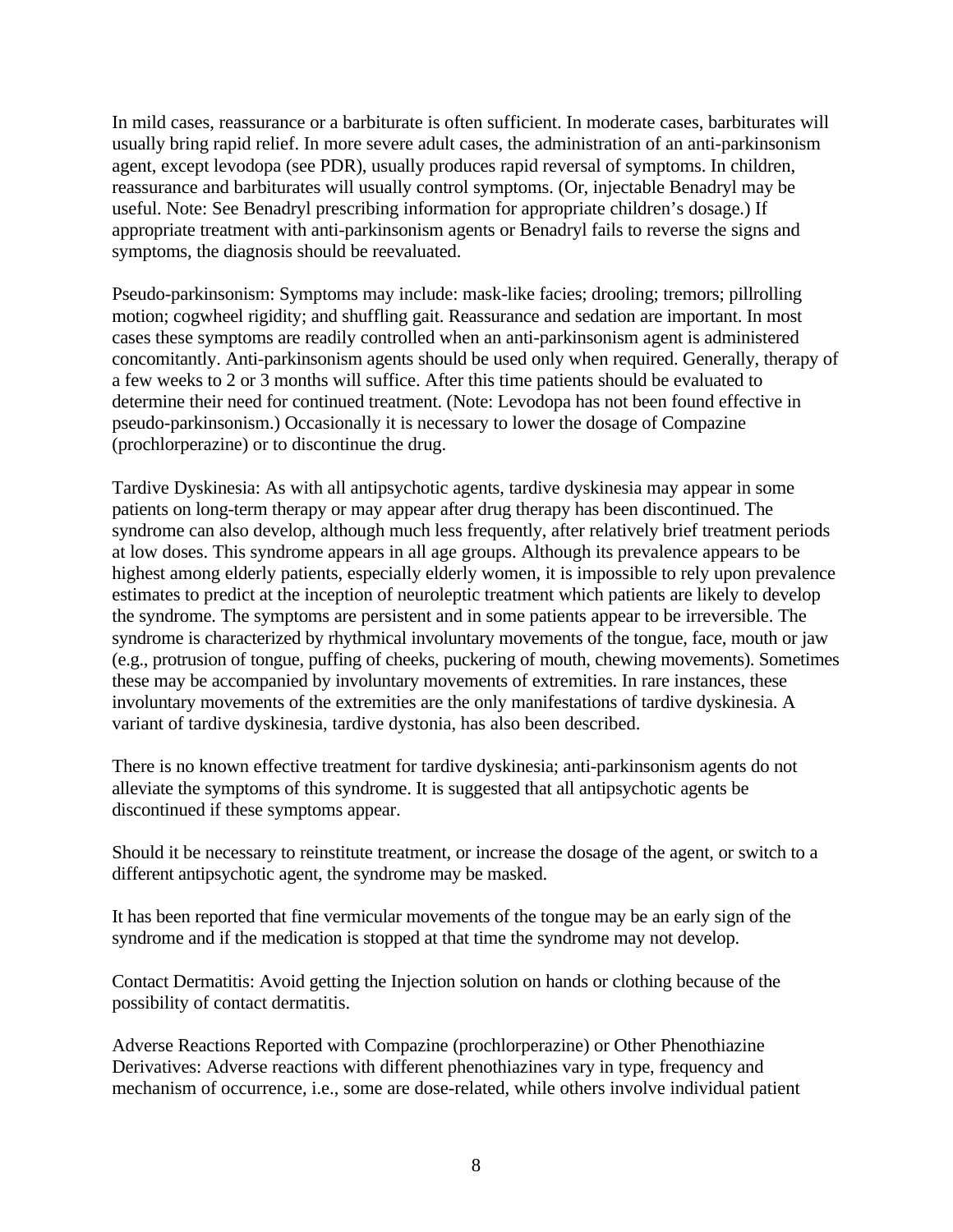sensitivity. Some adverse reactions may be more likely to occur, or occur with greater intensity, in patients with special medical problems, e.g., patients with mitral insufficiency or pheochromocytoma have experienced severe hypotension following recommended doses of certain phenothiazines.

Not all of the following adverse reactions have been observed with every phenothiazine derivative, but they have been reported with 1 or more and should be borne in mind when drugs of this class are administered: extrapyramidal symptoms (opisthotonos, oculogyric crisis, hyperreflexia, dystonia, akathisia, dyskinesia, parkinsonism) some of which have lasted months and even years–particularly in elderly patients with previous brain damage; grand mal and petit mal convulsions, particularly in patients with EEG abnormalities or history of such disorders; altered cerebrospinal fluid proteins; cerebral edema; intensification and prolongation of the action of central nervous system depressants (opiates, analgesics, antihistamines, barbiturates, alcohol), atropine, heat, organophosphorus insecticides; autonomic reactions (dryness of mouth, nasal congestion, headache, nausea, constipation, obstipation, adynamic ileus, ejaculatory disorders/impotence, priapism, atonic colon, urinary retention, miosis and mydriasis); reactivation of psychotic processes, catatonic-like states; hypotension (sometimes fatal); cardiac arrest; blood dyscrasias (pancytopenia, thrombocytopenic purpura, leukopenia, agranulocytosis, eosinophilia, hemolytic anemia, aplastic anemia); liver damage (jaundice, biliary stasis); endocrine disturbances (hyperglycemia, hypoglycemia, glycosuria, lactation, galactorrhea, gynecomastia, menstrual irregularities, false-positive pregnancy tests); skin disorders (photosensitivity, itching, erythema, urticaria, eczema up to exfoliative dermatitis); other allergic reactions (asthma, laryngeal edema, angioneurotic edema, anaphylactoid reactions); peripheral edema; reversed epinephrine effect; hyperpyrexia; mild fever after large I.M. doses; increased appetite; increased weight; a systemic lupus erythematosus-like syndrome; pigmentary retinopathy; with prolonged administration of substantial doses, skin pigmentation, epithelial keratopathy, and lenticular and corneal deposits.

EKG changes–particularly nonspecific, usually reversible Q and T wave distortions–have been observed in some patients receiving phenothiazine tranquilizers.

Although phenothiazines cause neither psychic nor physical dependence, sudden discontinuance in long-term psychiatric patients may cause temporary symptoms, e.g., nausea and vomiting, dizziness, tremulousness.

Note: There have been occasional reports of sudden death in patients receiving phenothiazines. In some cases, the cause appeared to be cardiac arrest or asphyxia due to failure of the cough reflex.

#### DOSAGE AND ADMINISTRATION

Notes on Injection: Stability–This solution should be protected from light. This is a clear, colorless to pale yellow solution; a slight yellowish discoloration will not alter potency. If markedly discolored, solution should be discarded.

Compatibility–It is recommended that Compazine (prochlorperazine) Injection not be mixed with other agents in the syringe.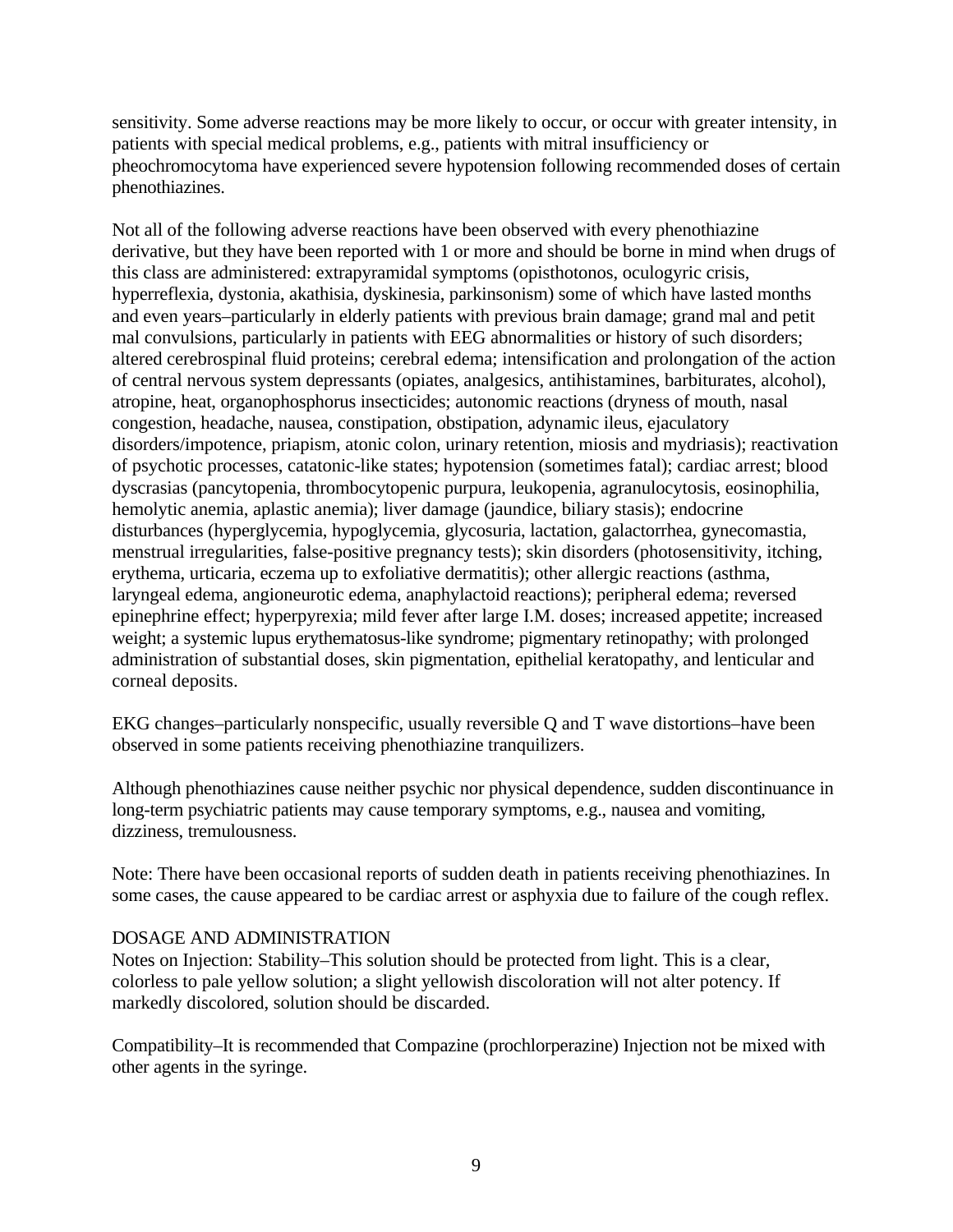#### DOSAGE AND ADMINISTRATION–ADULTS

(For children's dosage and administration, see below.) Dosage should be increased more gradually in debilitated or emaciated patients.

Elderly Patients: In general, dosages in the lower range are sufficient for most elderly patients. Since they appear to be more susceptible to hypotension and neuromuscular reactions, such patients should be observed closely. Dosage should be tailored to the individual, response carefully monitored and dosage adjusted accordingly. Dosage should be increased more gradually in elderly patients.

1. To Control Severe Nausea and Vomiting: Adjust dosage to the response of the individual. Begin with the lowest recommended dosage.

Oral Dosage–Tablets: Usually one 5 mg or 10 mg tablet 3 or 4 times daily. Daily dosages above 40 mg should be used only in resistant cases.

Spansule capsules: Initially, usually one 15 mg capsule on arising or one 10 mg capsule q12h. Daily doses above 40 mg should be used only in resistant cases.

Rectal Dosage: 25 mg twice daily.

I.M. Dosage: Initially 5 to 10 mg (1 to 2 mL) injected deeply into the upper outer quadrant of the buttock. If necessary, repeat every 3 or 4 hours. Total I.M. dosage should not exceed 40 mg per day.

I.V. Dosage: 21/2 to 10 mg (1/2 to 2 mL) by slow I.V. injection or infusion at a rate not to exceed 5 mg per minute. Compazine Injection may be administered either undiluted or diluted in isotonic solution. A single dose of the drug should not exceed 10 mg; total I.V. dosage should not exceed 40 mg per day. When administered I.V., do not use bolus injection. Hypotension is a possibility if the drug is given by I.V. injection or infusion.

Subcutaneous administration is not advisable because of local irritation.

2. Adult Surgery (for severe nausea and vomiting): Total parenteral dosage should not exceed 40 mg per day. Hypotension is a possibility if the drug is given by I.V. injection or infusion.

I.M. Dosage: 5 to 10 mg (1 to 2 mL) 1 to 2 hours before induction of anesthesia (repeat once in 30 minutes, if necessary), or to control acute symptoms during and after surgery (repeat once if necessary).

I.V. Dosage: 5 to 10 mg (1 to 2 mL) as a slow I.V. injection or infusion 15 to 30 minutes before induction of anesthesia, or to control acute symptoms during or after surgery. Repeat once if necessary. Compazine (prochlorperazine) may be administered either undiluted or diluted in isotonic solution, but a single dose of the drug should not exceed 10 mg. The rate of administration should not exceed 5 mg per minute. When administered I.V., do not use bolus injection.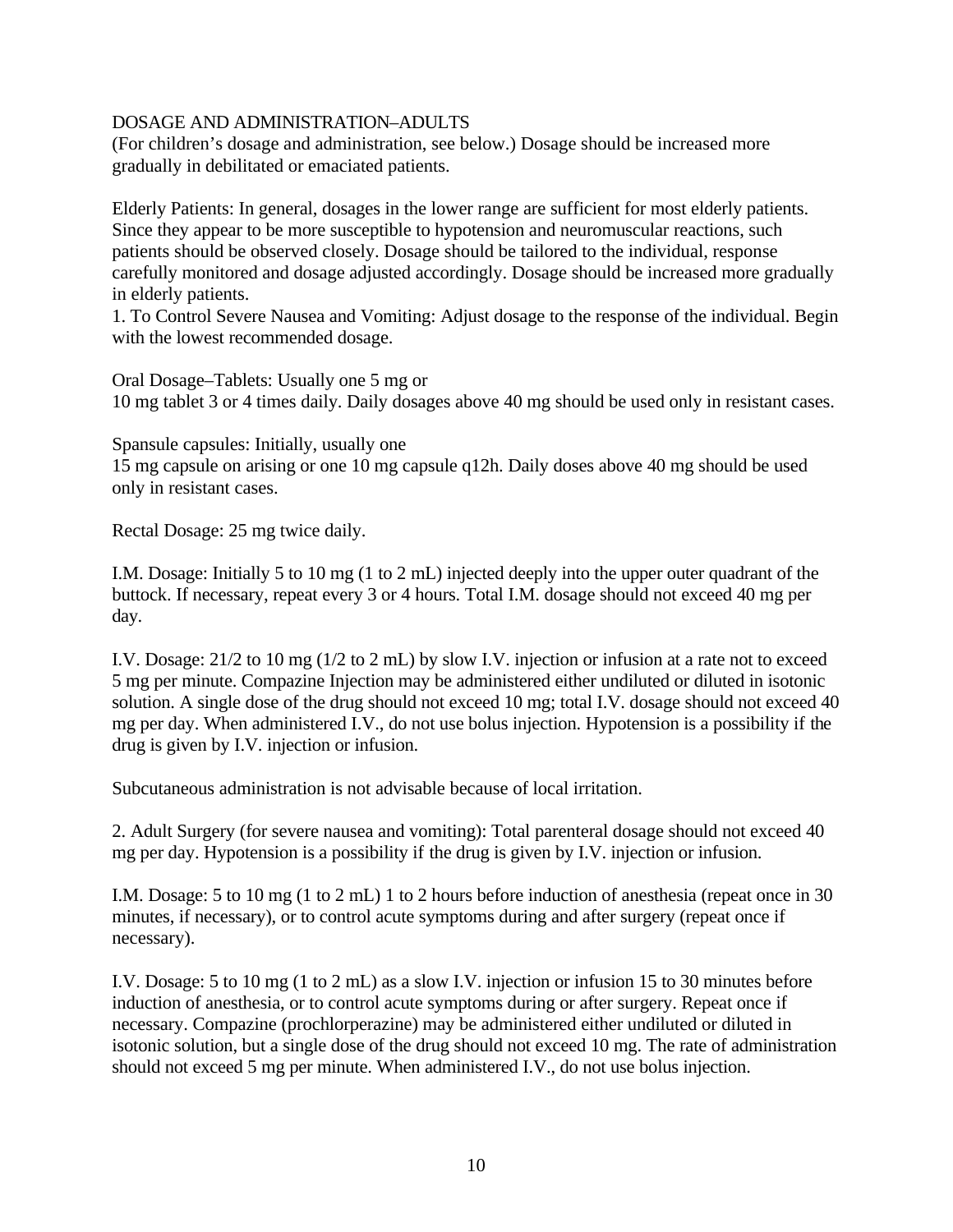3. In Adult Psychiatric Disorders: Adjust dosage to the response of the individual and according to the severity of the condition. Begin with the lowest recommended dose. Although response ordinarily is seen within a day or 2, longer treatment is usually required before maximal improvement is seen.

Oral Dosage: Non-Psychotic Anxiety–Usual dosage is 5 mg 3 or 4 times daily; by Spansule capsule, usually one 15 mg capsule on arising or one 10 mg capsule q12h. Do not administer in doses of more than 20 mg per day or for longer than 12 weeks.

Psychotic Disorders–In relatively mild conditions, as seen in private psychiatric practice or in outpatient clinics, dosage is 5 or 10 mg 3 or 4 times daily.

In moderate to severe conditions, for hospitalized or adequately supervised patients, usual starting dosage is 10 mg 3 or 4 times daily. Increase dosage gradually until symptoms are controlled or side effects become bothersome. When dosage is increased by small increments every 2 or 3 days, side effects either do not occur or are easily controlled. Some patients respond satisfactorily on 50 to 75 mg daily.

In more severe disturbances, optimum dosage is usually 100 to 150 mg daily.

I.M. Dosage: For immediate control of severely disturbed adults, inject an initial dose of 10 to 20 mg (2 to 4 mL) deeply into the upper outer quadrant of the buttock. Many patients respond shortly after the first injection. If necessary, however, repeat the initial dose every 2 to 4 hours (or, in resistant cases, every hour) to gain control of the patient. More than three or four doses are seldom necessary. After control is achieved, switch patient to an oral form of the drug at the same dosage level or higher. If, in rare cases, parenteral therapy is needed for a prolonged period, give 10 to 20 mg (2 to 4 mL) every 4 to 6 hours. Pain and irritation at the site of injection have seldom occurred.

Subcutaneous administration is not advisable because of local irritation.

#### DOSAGE AND ADMINISTRATION–CHILDREN

Do not use in pediatric surgery.

Children seem more prone to develop extrapyramidal reactions, even on moderate doses. Therefore, use lowest effective dosage. Tell parents not to exceed prescribed dosage, since the possibility of adverse reactions increases as dosage rises.

Occasionally the patient may react to the drug with signs of restlessness and excitement; if this occurs, do not administer additional doses. Take particular precaution in administering the drug to children with acute illnesses or dehydration (see under Dystonias).

When writing a prescription for the 21/2 mg size suppository, write "21/2," not "2.5"; this will help avoid confusion with the 25 mg adult size.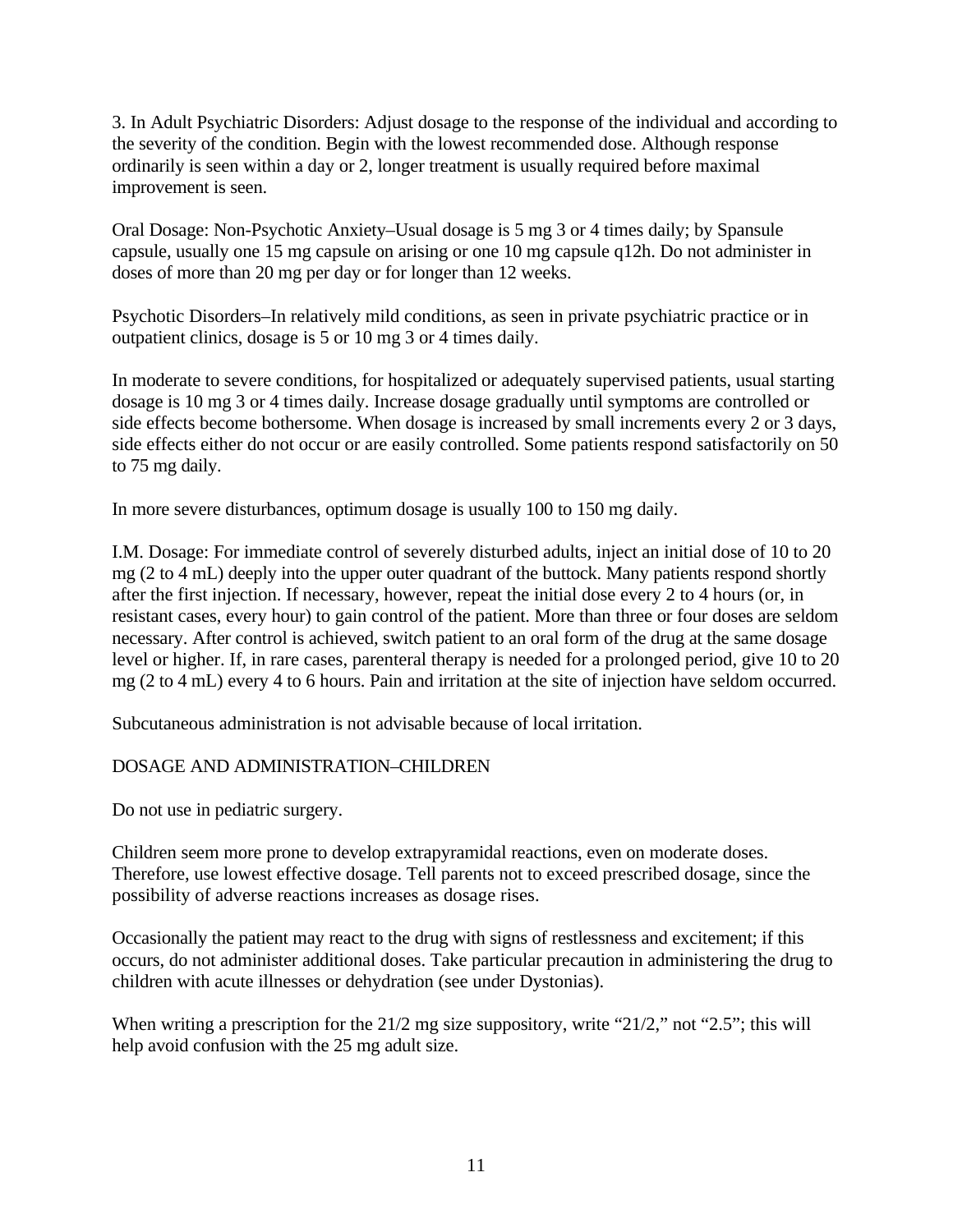1. Severe Nausea and Vomiting in Children: Compazine (prochlorperazine) should not be used in pediatric patients under 20 pounds in weight or 2 years of age. It should not be used in conditions for which children's dosages have not been established. Dosage and frequency of administration should be adjusted according to the severity of the symptoms and the response of the patient. The duration of activity following intramuscular administration may last up to 12 hours. Subsequent doses may be given by the same route if necessary.

| Weight                       | <b>Usual Dosage</b>             | Not to Exceed  |
|------------------------------|---------------------------------|----------------|
| under 20 lbs not recommended |                                 |                |
| 20 to 29 lbs                 | $21/2$ mg 1 or 2 times a day    | 7.5 mg per day |
| 30 to 39 lbs                 | $21/2$ mg 2 or 3 times a day    | 10 mg per day  |
| 40 to 85 lbs                 | $21/2$ mg 3 times a day or 5 mg | 15 mg per day  |
|                              | 2 times a day                   |                |

Oral or Rectal Dosage: More than 1 day's therapy is seldom necessary.

I.M. Dosage: Calculate each dose on the basis of 0.06 mg of the drug per lb of body weight; give by deep I.M. injection. Control is usually obtained with one dose.

2. In Psychotic Children:

Oral or Rectal Dosage: For children 2 to 12 years, starting dosage is 21/2 mg 2 or 3 times daily. Do not give more than 10 mg the first day. Then increase dosage according to patient's response.

FOR AGES 2 to 5, total daily dosage usually does not exceed 20 mg.

FOR AGES 6 to 12, total daily dosage usually does not exceed 25 mg.

I.M. Dosage: For ages under 12, calculate each dose on the basis of 0.06 mg of Compazine (prochlorperazine) per lb of body weight; give by deep I.M. injection. Control is usually obtained with one dose. After control is achieved, switch the patient to an oral form of the drug at the same dosage level or higher.

**OVERDOSAGE** (See also ADVERSE REACTIONS.)

SYMPTOMS–Primarily involvement of the extrapyramidal mechanism producing some of the dystonic reactions described above.

Symptoms of central nervous system depression to the point of somnolence or coma. Agitation and restlessness may also occur. Other possible manifestations include convulsions, EKG changes and cardiac arrhythmias, fever and autonomic reactions such as hypotension, dry mouth and ileus.

TREATMENT–It is important to determine other medications taken by the patient since multipledose therapy is common in overdosage situations. Treatment is essentially symptomatic and supportive. Early gastric lavage is helpful. Keep patient under observation and maintain an open airway, since involvement of the extrapyramidal mechanism may produce dysphagia and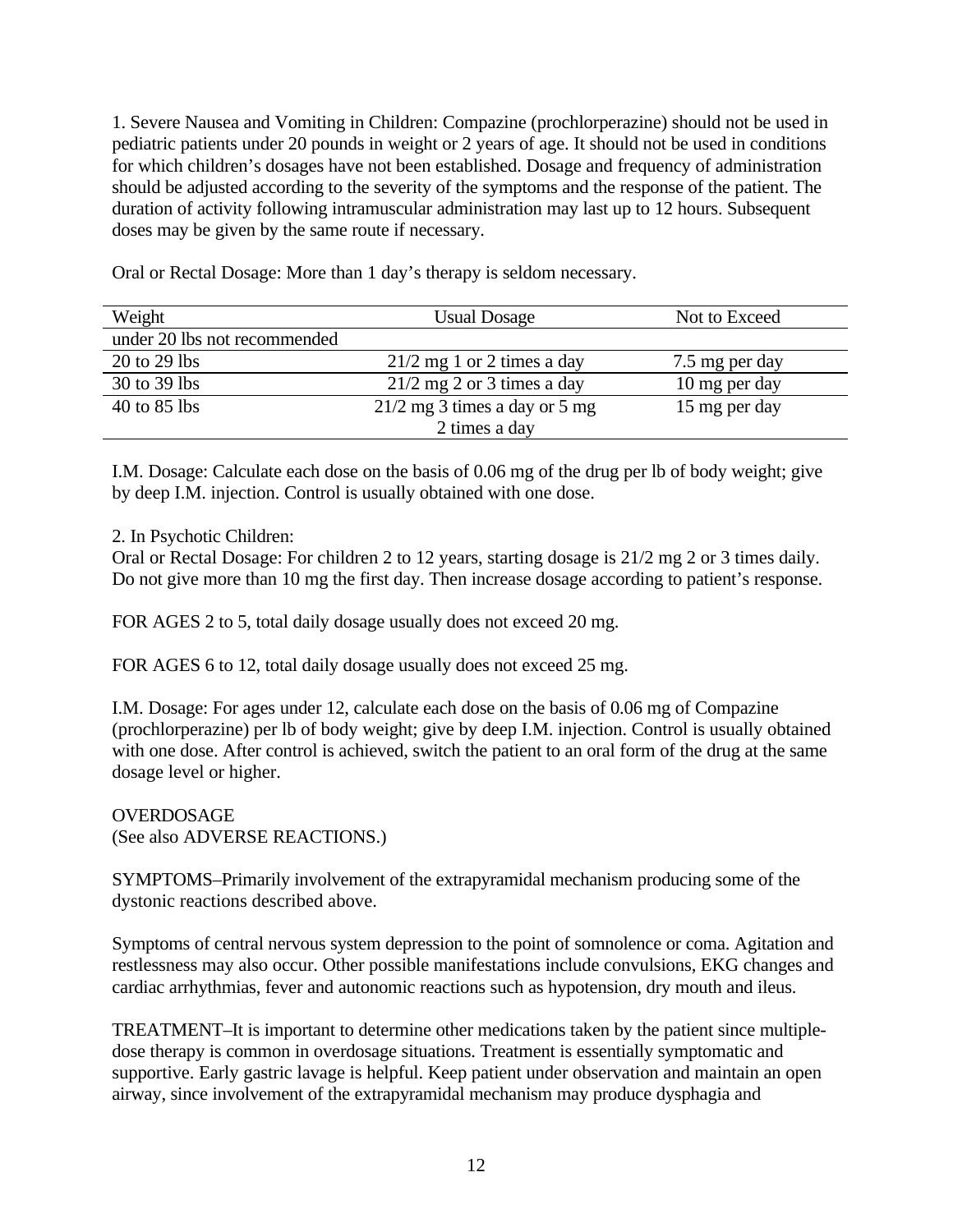respiratory difficulty in severe overdosage**. Do not attempt to induce emesis because a dystonic reaction of the head or neck may develop that could result in aspiration of vomitus**. Extrapyramidal symptoms may be treated with anti-parkinsonism drugs, barbiturates or Benadryl. See prescribing information for these products. Care should be taken to avoid increasing respiratory depression.

If administration of a stimulant is desirable, amphetamine, dextroamphetamine or caffeine with sodium benzoate is recommended.

Stimulants that may cause convulsions (e.g., picrotoxin or pentylenetetrazol) should be avoided.

If hypotension occurs, the standard measures for managing circulatory shock should be initiated. If it is desirable to administer a vasoconstrictor, Levophed and Neo-Synephrine are most suitable. Other pressor agents, including epinephrine, are not recommended because phenothiazine derivatives may reverse the usual elevating action of these agents and cause a further lowering of blood pressure.

Limited experience indicates that phenothiazines are not dialyzable.

Special note on Spansule capsules–Since much of the Spansule capsule medication is coated for gradual release, therapy directed at reversing the effects of the ingested drug and at supporting the patient should be continued for as long as overdosage symptoms remain. Saline cathartics are useful for hastening evacuation of pellets that have not already released medication.

#### HOW SUPPLIED

Tablets–5 and 10 mg, in bottles of 100; in Single Unit Packages of 100 (intended for institutional use only).

5 mg 100's: NDC 0007-3366-20 5 mg SUP 100's: NDC 0007-3366-21 10 mg 100's: NDC 0007-3367-20 10 mg SUP 100's: NDC 0007-3367-21

Spansule capsules–10 and 15 mg, in bottles of 50. 10 mg 50's: NDC 0007-3344-15 15 mg 50's: NDC 0007-3346-15

Vials–2 mL (5 mg/mL), in boxes of 25 and 10 mL (5 mg/mL), in boxes of 1. 2 mL (5 mg/mL), in boxes of 25: NDC 0007-3352-16 10 mL (5 mg/mL), in boxes of 1: NDC 0007-3343-01

Suppositories–21/2 mg (for young children), 5 mg (for older children) and 25 mg (for adults), in boxes of 12. 21/2 mg, in boxes of 12: NDC 0007-3360-03